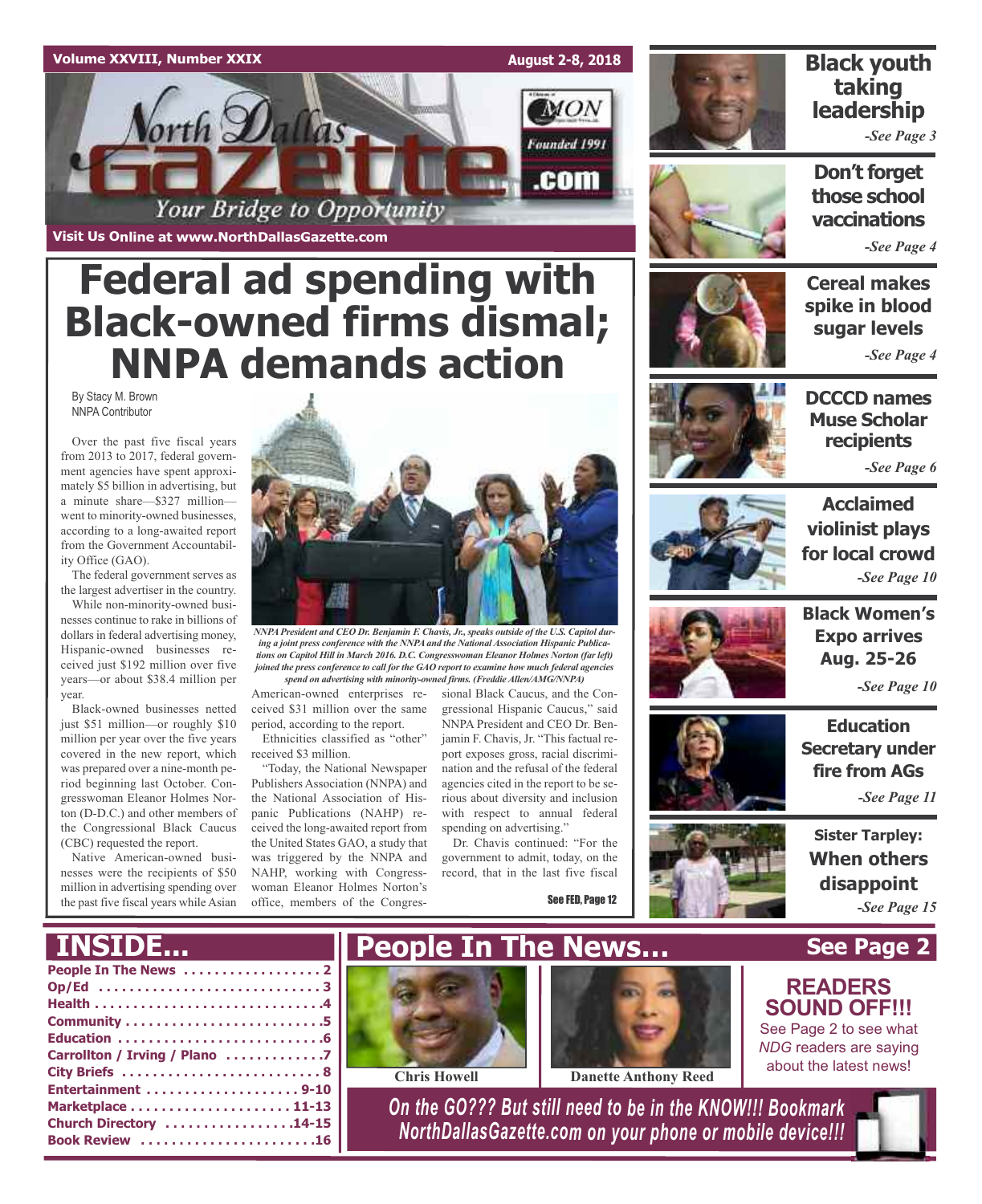#### **People in the News www.NorthDallasGazette.com**

## **Chris Howell**

In sports, a huddle is when the team gathers together to strategize, motivate or celebrate in a safe and trusted environment. Today, men need a place to huddle where they can address the many issues of their everyday lives. The "In the Huddle with Chris Howell" event is that safe place and time of enlightenment, encouragement, and empowerment for all men. Taking place on Saturday, August 25 from 9 a.m. to 1 p.m. at the Renaissance Dallas Hotel, this men's empowerment event will feature an array of highlights including an inspiring



keynote address by Hiawatha Williams, founder and owner of Dallas' renown Williams Chicken.

"I believe that men need this type of coming together now more than ever; as it appears that they have become discouraged and mentally fatigued," said Chris Howell, award-winning founder of the Chris Howell Foundation. "As I look across the landscape at the men in my circles, I no longer see the fire in their eyes and when asked about it, no one can quite say what has caused it to go dim. It is my hope that this event will bring men of all backgrounds together to have open and honest conversations."

Presented by the Chris Howell Foundation, "In the Huddle with Chris Howell" is a half-day event created to inform and inspire men of all backgrounds to become the team captain of their lives. From family and health to money and careers, attendees will be equipped with tools and resources to reach optimal success in all areas of their lives. Workshops and presentations will be presented by an array of industry experts including Johnny Mack and Benny "Make it Happen" Franklin. The following are among the featured sessions for the day:

A #MeToo Panel Discussion: Moderated by Chris Howell, this panel will feature an insightful discussion about ways to respond to the #MeToo Movement and ways to navigate throughout the workplace.

A Man & His Money: Fa-

cilitated by Financial Institution, this session will provide an in-depth look at money and what it means to be financially literate.

A Man & His Coach: Facilitated by John Maxwell Certified Coach and Speaker, Benny Franklin, this session will discuss the benefits of having a coach in every area of life.

A Man & His Health: Facilitated by physicians from Methodist Charlton, this session will discuss preventive health measures as well as the increase of testosterone clinics and their risks.

"An event of this kind is needed amongst our community," said Hiawatha Williams, founder and owner of Williams Chicken. "I am truly honored to be able to share my testimony and the many lessons I've learned along my journey to inspire men from all walks of life."

The "In the Huddle with Chris Howell" event is exclusively for men. Tickets to attend are only \$25 and can be purchased by visiting www.inthehuddle.info. A three-course lunch is included with registration. Additionally, vendor and sponsorship opportunities are still available and can requested by contacting info@chrishowellonline.com.

### **Danette Anthony Reed**

Danette Anthony Reed, recently was elected International First Vice President of the Alpha Kappa Alpha Sorority, Incorporated during its 68th National Convention in Houston, TX.

Reed, a Life Member of the Sorority and a charter member of Omicron Mu Omega Chapter in Dallas Texas, comes to this position with more than four decades of service to the Sorority and more than three decades as a corporate executive. She previously



held the offices of International Treasurer, Chapter President, Educational Advancement Foundation, and Housing Foundation Treasurer within the sorority.

Reed received an MBA from Southern Methodist University and a B.S. degree in Industrial Engineering from Northwestern University. She is a retired corporate executive of PepsiCo, Frito-Lay Division and was the first African-American woman Plant Director for Frito-Lay.

Alpha Kappa Alpha Sorority, Incorporated international program theme for the next four years, under incoming President, Dr. Glenda Baskin Glover, Tennessee State University's President, is "Exemplifying Excellence through Sustain-

**in Dallas' first youth-led protest** First youth-led protest? @NDGEditor, who factchecked this story? Maybe the writer could do a follow-up story about able Service." Sorority members will be engaged in activities focusing on Historically Black Colleges and Universities (HBCUs), Women's Healthcare and Wellness, Building Economic Legacies, the Arts and Global Impact. The Sorority's signature program, #CAP – College Admissions Process, will focus on motivating and assisting students through the college entry process. Reed, as National First Vice President, is responsible for assisting President Glover deliver the Sorority's international programs and implement other

initiatives as requested. In assuming her new role, Reed says, "I am committed to serve every region, every chapter and most importantly, every member. I will use my God-given gifts to lead with Sisterhood and Service above self."

Reed's service to Alpha Kappa Alpha Sorority, Incorporated includes the offices of International Treasurer, Chapter President, Educational Advancement Foundation, and Housing Foundation Treasurer. Additionally, she served as Chairman of the International Finance Com-

mittee, and member of the Investment, Building & Properties, Strategic Planning, and Nominating committees.

During her tenure as a corporate executive of PepsiCo, Frito-Lay Division, Reed was the first African-American woman Plant Director for Frito-Lay where she led the startup of the Dallas Baked Snacks manufacturing facility—that produced snack foods. She received PepsiCo Chairman's Award which recognizes and rewards distinguished and extraordinary leaders.

## **NDG Readers Sound Off...**

#### **Dallas Cowboys start new season with new faces**

The Cowboys always have great talent but usually are not able to put it all together. This is probably due to the way the organization is run from the top. Everyone has always said Jerry needs to let the coach be the coach and that never seems to happen. Losing however has never seemed to hurt the value of the Cowboys in terms of dollars.

Be that as it may…this year; Jerrys insensitivity to the issue of police misconduct as it relates to black people has driven me from



the crowd of Cowboy fans. Until he takes a more sensible position on the national anthem protest at the games, I will be anything but a Cowboys fan.

So; forget the Cowboys… *- Anonymous* the long history of youth activism in Dallas. #Stu-Voice Via Twitter @Teens\_Tk\_Charge Kudos for the prompt re-

sponse. Are you going to change anything? @thegrade via Twitter *Reply from @NDGEdi-*

*tor: I have spoken with the writer again and she indicated that is how the organizers referred to the event throughout the protest. However, we do appreciate your feedback.*

**To share your opinion visit NorthDallasGazette.com**



*For the 411 in the community, go to www.northdallasgazette.com*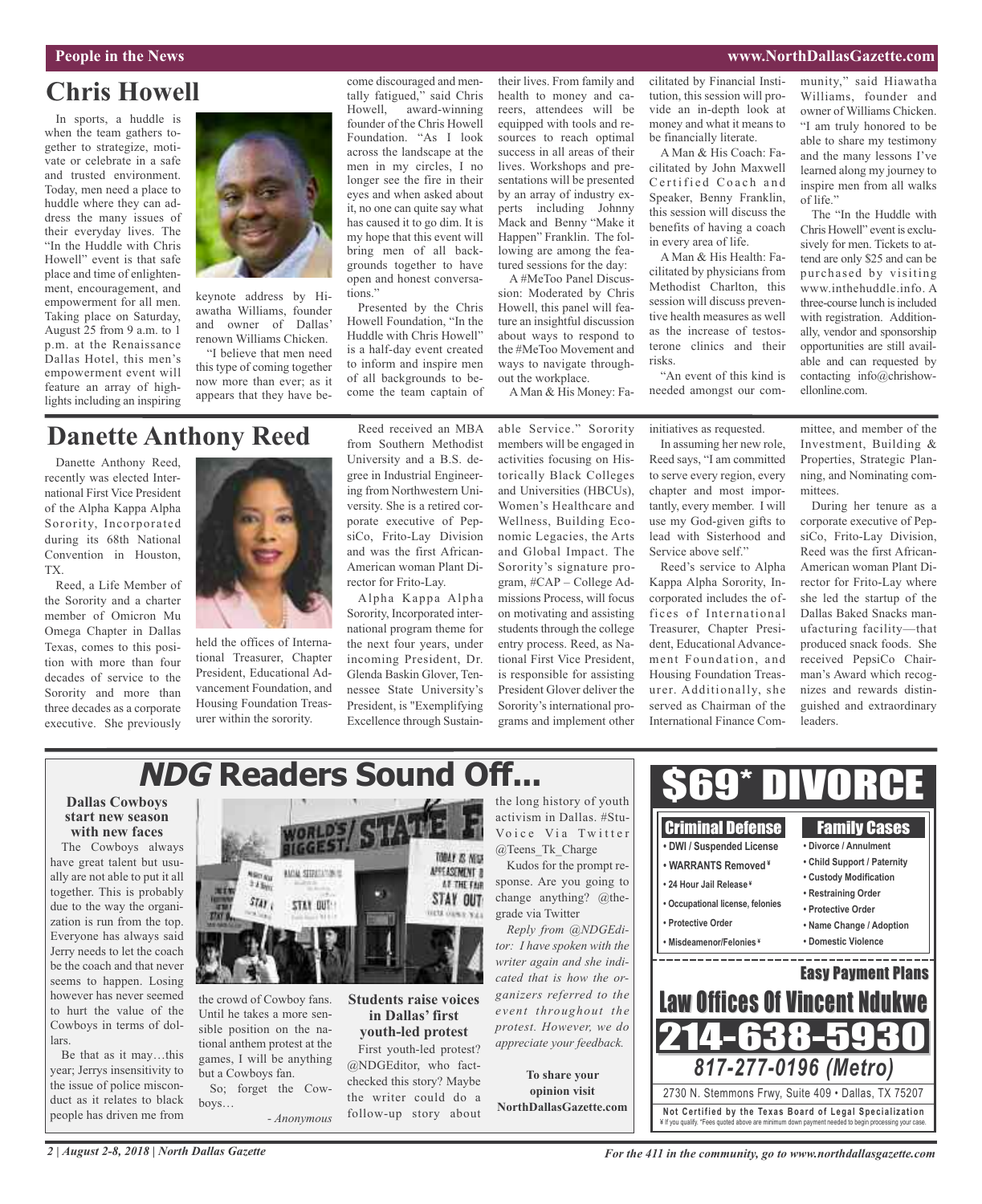#### **www.NorthDallasGazette.com Op-Ed**



Phone: 972-432-5219 - Fax: 972-509-9058

*"Do what you say you are going to do ... when you say you are going to do it."*

**Publisher's Office:** publisher@northdallasgazette.com

**Sales Department:** marketing@northdallasgazette.com 972-509-9049

**Editorial Department:** editor@northdallasgazette.com

#### **Online:**

www.NorthDallasGazette.com www.twitter.com/NDGEditor www.facebook.com/NorthDallasGazette www.pinterest.com/NDallasGazette www.instagram.com/NorthDallasGazette

## STAFF

**Religious/ Marketing Editor** *Shirley Demus Tarpley ("Sister Tarpley")*

> **Columnist** *A.D. Jenkins*

**Contributing Writers** *Jackie Hardy Rachel Hawkins Dwain Price Terri Schlichenmeyer Nicole Scott David Wilfong*

**Chairman Emeritus** *Jim Bochum 1933 – 2009*

**Published By** *Minority Opportunity News, Inc.*

> **Web Master** *Todd Jones*

**Community Marketing** *Nadina Davis*

**Account Executive** *Ana Comacho*

**Production** *David Wilfong*

**Editor** *Ruth Ferguson*





## **A New Generation of Freedom Fighters** Black Youth Are Taking Up the Mantle of Leadership in America

By Jeffrey L. Boney NNPA Political Analyst

Without being given much direction, Black youth have seemingly taken matters into their own hands, relative to their future here in America, by strategizing, organizing and mobilizing.

Whether on social media or through community activism in the streets, Black youth are proactively pushing the agenda forward and forcing society to no longer ignore many of the issues that have been impacting the Black community for decades. Many have decided to take an even greater step towards bringing about change, by getting involved with politics.

These bold efforts to express themselves in ways that are progressive and substantive have given Black youth a clearer vision for their future and an even greater sense of purpose that has given them an alternative to doing things that are detrimental to their future.

Because many of their Black predecessors dropped the ball and failed to effectively protect them from the many dangers and pitfalls they have had to face without adequate support, it forced this new generation of Black freedom fighters to become more knowledgeable about things.

Black youth have chosen to stand up and fight for themselves, in spite of the lack of collective support they have received from the Blacks who came before them who were beneficiaries of the civil rights struggle.

That is why the Black Lives Matter movement was birthed and gained so much traction.

Black Lives Matter was formed by a small remnant of Black youth who were sick and tired of being sick and tired. This energized group of young, African Americans wanted to do something about the issue of police brutality, as well as other critical issues that were negatively impacting the Black community, particularly Black youth.

Black Lives Matter isn't

the first example of young, African Americans creating movements and platforms to allow their voices to be heard and making a difference. The hip-hop community was formed because many Black youth wanted to express themselves and needed an outlet to talk about the things they were dealing with in their respective communities and facing in this country. Just as it has been since inception, hip hop has become a steady tool used by Black youth to influence society and make a difference. While there are a myriad

of things currently impacting Blacks in America, the advent of social media has given Black youth the necessary access to news and information to keep them upto-speed on everything they need to know.

Prior to social media, many young, Black people were disconnected from news and politics and had limited interest in things such as reading newspapers, watching news channels, listening to talk radio or keeping up with major current events and social issues online.

Now, through social media, Black youth have the ability to get this information in real time and in a way that is interactive and enlightening to them. This has caused many young, Black people to become more engaged in and educated about issues that truly impact their daily lives.

As America finds itself in the midst of a crucial midterm election, young, African Americans have chosen to get even more involved and are looking for more ways to make a difference, versus looking for leadership and assistance from older Blacks who many believe have abandoned them or from traditional mainstream Black institutions where they feel they don't belong. Black youth have found themselves searching for answers and looking for quality leadership to help them navigate through these tumultuous waters called life in America. Getting involved in community activism and politics may be the tools that they need to make more of an impact. Black youth need direction.

This new generation of freedom fighters needs to be mentored and not ignored. This new generation of freedom fighters needs to be encouraged and not berated. This new generation of freedom fighters needs to be praised and not overly criticized. Many Black youth are tired of having to figure things out on their own, but have come to the realization that they are living in a country that does not seem to value their Black lives. They are fighting for their lives and seeking relevance the only way they know how through using the tools and resources they have at their disposal and by getting engaged by any means necessary.

Since desegregation in the 1960s—and the election of President Barack Obama, decadeslater— some Blacks bought into the false pretense that America had transitioned to a post-racial society and that they would no longer be affected by the things their predecessors had to endure.

Fast forward to 2018, and we see that many of the Black youth who were never taught the realities of racism or never forced to experience the sting of segregation, are seeing a very different America than the one they grew up believing existed. In many ways, especially when looking at statistics and the current climate in America, Black people are facing many of the same issues they had to deal with during segregation. Sadly, in many cases, it has become far worse.

If Black youth are shown the importance of politics, the effectiveness of government and the impact of voting, they will do those things and be excited about being a part of them.

The National Newspaper Publishers Association (NNPA), which represents over 200 Black-owned media companies across the U.S., recognizes Black youth as an important part of the future of America. Through their efforts to register 5 million new, Black voters before the midterm elections in 2018, tapping into the energized spirit of Black youth in this country to accomplish that goal has been a primary focus of the group and one they believe will make a huge difference come November.

NNPA President and CEO Dr. Benjamin F. Chavis, Jr. says that he is encouraged today by the tenacity and courage of Black youth to challenge White supremacy, hatred and bigotry.

"The National Newspaper Publishers Association (NNPA) takes note, with a sense of pride, in the renewed activism and self-determination of today's Black American youth leaders," Dr. Chavis said. "The struggle for freedom, justice and equality is intergenerational. Each generation is obligated to wage the next stage of the struggle with a relentless courage to win more victories and to improve the quality of life of our families and communities throughout the world.

Dr. Chavis continued: "As one of the seasoned elders of the Black Freedom Movement in the U.S. and throughout the African Diaspora, we want the world to know that Black Lives Matter is a welcomed youth-led movement for social change across America."

Encouraging Black youth to step up and get involved is an important step, but the role that Black parents and responsible adults in the Black community play in supporting Black youth is extremely critical and will help them effectively deal with the social ills and issues they are facing in America today. Until Black youth are shown that, however, it will fall on deaf ears.

*Jeffrey Boney is a political analyst for the NNPA Newswire and BlackPressUSA.com and the associate editor for the Houston Forward Times newspaper. This article was originally published at Black-PressUSA.com.*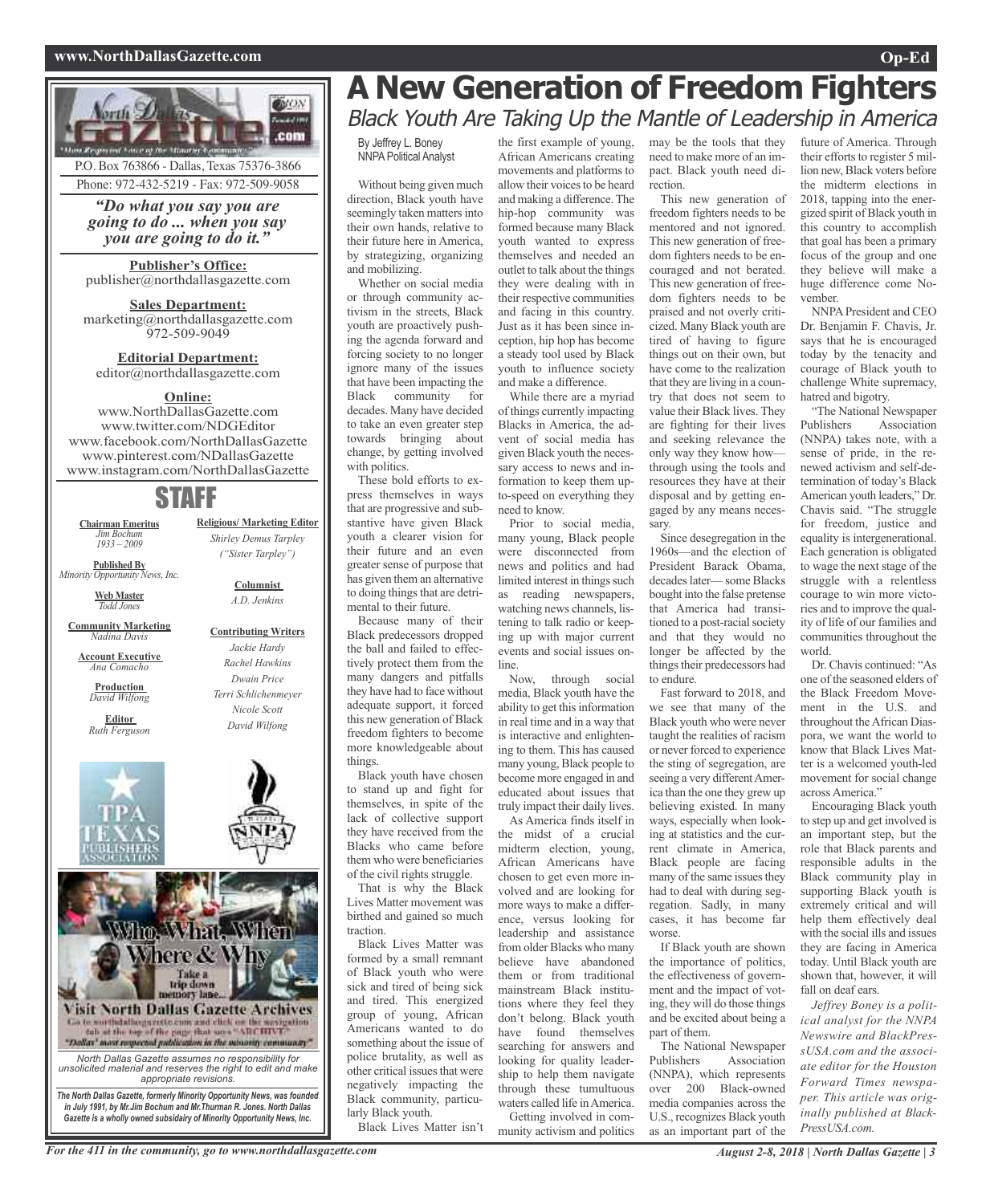## **The importance of vaccines on your back-to-school to do list**

By Dr. Sarah E. Laibstain *NDG* Guest Contributor

For many, August marks the beginning of a new school year which likely includes an extensive to-do list. As your family prepares for the school year, updating vaccinations should be a top priority for you and your family. With August as the National Immunization Awareness Month, it's a great time to understand why immunizations are an important part of protecting you and your family's health.

Regardless of age, immunizations may help prevent you and your loved ones from vaccine-preventable diseases, such as the flu or measles. Also, outbreaks of infectious illnesses can spread quickly through preschools, schools, and colleges. We saw this across the DFW area with measles and mumps outbreaks in the last two years. Staying up-todate on vaccinations can help you and your family stay healthy during the fall dren across the nation. Ill-*Air Force photo by Staff Sgt. Benjamin W. Stratton)*

months. We all know contracting illnesses as a child or an adult can cause discomfort as well as inconvenience. School absenteeism due to

viruses is the most common occurrence affecting chilnesses can spread quickly through school settings due to poor hand washing and coughing, creating highly contagious environments.

Updating vaccinations are the most effective and safe way to reduce the risk of infection throughout schools and the community. An appointment with your physician can provide information about vaccine needs and issues related specifically to different age groups. Your physician will take into account your child's medical history and determine which immunizations may be the most effective.

As you gear up for the school year, it's important to prioritize the health of your entire family. National Immunization Awareness Month encourages adults to take preventable measures as well. Every year, over 200,000 people become seriously ill from viral infections that could have been prevented. Regardless of age, vaccines lower the chance of developing certain diseases, such as influenza which affects many families every year. According to the Centers for Disease Control and Prevention, receiving the flu vaccination can reduce the risk of illness by 40 to 60 percent. Staying up-to-date can also avert the spread of diseases to your family and loved ones.

National Immunization Awareness Month is a friendly reminder that vaccinations are a safe and easy way to promote a healthier lifestyle. With summer ending and school beginning, it is important to make time to visit your family physician for you and your family's vaccinations. Not to mention, taking preventable measures can offer you a piece of mind before you send your child to school. Visit your family physician this August to learn more about the benefits of vaccinations and take part in National Immunization Awareness Month.

*Dr. Sarah E. Laibstain is a general family medicine practitioner at Family Medicine Associates of Texas in Carrollton. She thoroughly enjoys improving the health and lives of individuals ranging from young children to adulthood.*

## **After cereal, even healthy people's blood sugar spikes**

*Providence Doucet / Unsplash*

The level of sugar in an individual's blood—especially in individuals who are considered healthy—fluctuates more than traditional means of monitoring, like the one-and-done fingerprick method, would have us believe, according to a new study.

Often, these fluctuations come in the form of "spikes," or a rapid increase in the amount of sugar in the blood, after eating specific foods—most commonly, carbohydrates. Using a device that keeps extra-close tabs on the ups and downs of blood glucose levels, the new research reveals that most people see only a partial picture of the sugar circulating in their blood.

"There are lots of folks running around with their glucose levels spiking, and they don't even know it," says Michael Snyder, professor and chair of genetics at Stanford University and senior author of the study, which appears in PLOS Biology.

The covert spikes are a problem because high blood sugar levels, especially when prolonged, can contribute to cardiovascular disease risk and a person's



*Back-to-school to do lists usually includes a visit to the doctor. ((U.S.*

tendencies to develop insulin resistance, which is a common precursor to diabetes, he says.

"We saw that some folks who think they're healthy actually are misregulating glucose—sometimes at the same severity of people with diabetes—and they have no idea," Snyder says.

The insight came to Snyder after he and his collaborators gave study participants a continuous glucosemonitoring device, which superficially pokes into the surface layer of the skin and takes constant readings of sugar concentrations in the blood as it circulates. With the constant readouts providing more detailed data, Snyder's group saw not only that glucose dysregulation is more common than

previously thought, but they also used the data to start building a machine-learning model to predict the specific foods to which people spike.

The goal is to one day use the framework to compile data from an individual and, based on their continuous glucose readout, direct them away from particularly "spikey" foods.

**3 different 'glucotypes'**

Most people who periodically check their blood sugar levels do so with a quick lance to the finger and a device that reads out the blood glucose concentration. The problem with this method is that it captures only a snapshot in time.

The amount of sugar in a person's blood is not a constant; it ebbs and flows de-

pending on what the person has eaten that day, down to the specific kind of carbohydrate. (For instance, rice, breads, and potatoes are all different kinds of carbohydrates, yet people often digest them differently.)

To get a better read on glucose levels, Snyder fitted 57 people with a device that continuously took blood glucose readings over about two weeks. Most of the participants were healthy or showing signs of prediabetes, and five had type 2 diabetes. Data sent back to the lab showed that there were multiple types of spikers, which were classified into three overarching "glucotypes." The glucotype categories—low, moderate, and severe—are basically rankings of spike intensity.

"We're very interested in what it means to be 'healthy' and finding deviations from that," says Snyder, professor of genetics. These glucotypes, he says, are subject to change based on diet. The researchers ultimately have two goals for their work: When people spike, catch it early; and understand what makes a person spike, and adjust their diet to bring the glucotype

into the "low" range.

Often people who are prediabetic have no idea they're prediabetic. In fact, this is the case about 90 percent of the time. It's a big deal, Snyder says, as about 70 percent of people who are prediabetic will eventually develop the disease.

"We think that these continuous glucose monitors will be important in providing the right information earlier on so that people can make changes to their diet

should they need to," he says.

#### **Breakfast and blood sugar**

In getting at the subtleties of spiking, Snyder conducted a sub-study in which 30 participants using the continuous glucose monitor alternated between three breakfasts: a bowl of cornflakes with milk, a peanut butter sandwich, and a protein bar.

#### See CEREAL, Page 11

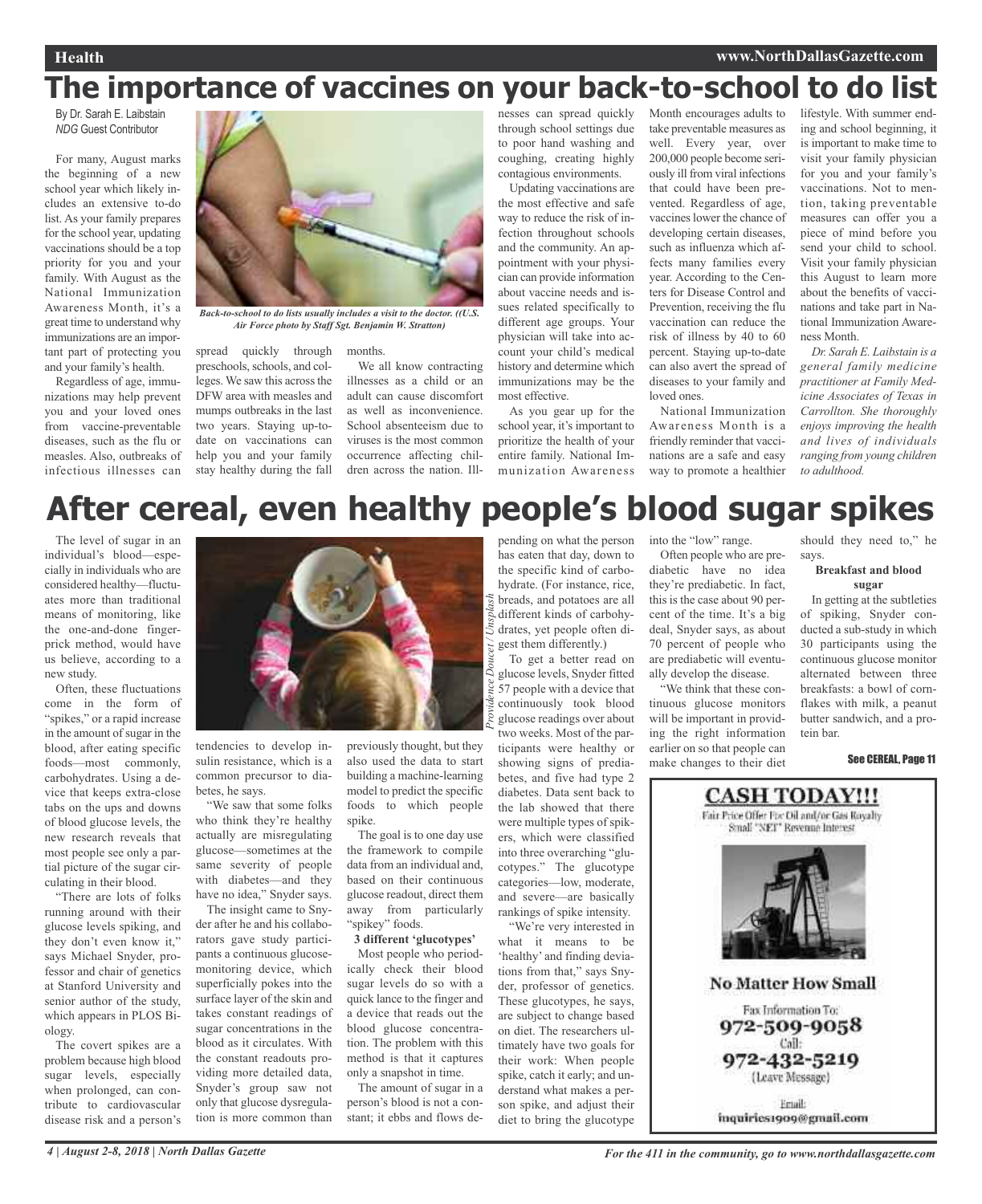## **Southwest Transplant Alliance observes National Minority Donor Awareness Week**

More than 58 percent of those on the national organ transplant waiting list are minorities. That is why Southwest Transplant Alliance (STA), one of the nation's largest organ recovery organizations, is observing National Minority Donor Awareness Week (NMDAW) August 1-7, 2018.

The initiative is specifically designed to educate

| Ethnicity<br>which is a processing the com- | <b>Waiting List</b><br>In U.5. | <b>Waiting List</b><br>$ln$ TX | 2017<br>Received in<br>U.S. | 2017<br>Received in |
|---------------------------------------------|--------------------------------|--------------------------------|-----------------------------|---------------------|
| American Indian                             | 1.046.                         |                                | 270                         |                     |
| <b>African American</b>                     | 33.015                         | 2585                           | 7,287                       | 544                 |
| ian/Pacific Islander                        | 9,805                          | 462                            | 1,998                       | 143                 |
| Hispanic                                    | 22,599                         | 4,152                          | 5.415                       | 1.081               |

minority communities about the importance of organ, eye and tissue donation.

As

When the campaign was introduced in 1996, 46,000 people were on the national

transplant waiting list. Th figure now excee  $114,000$ . The number o problem in transplantati today is the shortage donors.

| hat | Minorities wait twice as              |  |
|-----|---------------------------------------|--|
| d s | long for transplants due to           |  |
| ne  | lack of organ availability,           |  |
| ion | and they continue to have a           |  |
| of  | disproportionately higher             |  |
|     | in ni dan na caol dintrodunce (triatr |  |

son.

blood pressure and heart disease -- all of which lead to organ failure, especially kidney failure.

On average, 20 people die each day awaiting a transplant due to the shortage of organs. STA encourages members of all communities to register to become organ, eye and tissue donors.

incidence of diabetes, high once registered, people It is also important that

share their decision to register with family members and friends. Just one organ donor can save up to eight lives, and tissue donation can improve up to 75 lives.

**Community**

Below are statistics from the United Network of Organ Sharing (UNOS), the private, nonprofit organization that manages the nation's organ transplant system. For more information, visit www.unos.org.

### **Texas seniors face dire threats to their Medicare, Medicaid and Social Security**

Fifty three years after President Lyndon B. Johnson signed Medicare and Medicaid into law on July 30, 1965, Congresswoman Eddie Bernice Johnson highlighted a new study from House Democrats' Seniors Task Force cochairs, Congresswomen Jan Schakowsky and Doris Matsui, detailing years of efforts from House Republicans to attack seniors' Medicare, Medicaid and Social Security.

"The anniversary of Medicare and Medicaid should be a joyous occasion to celebrate one of our country's greatest achievements," said Congresswoman Johnson.

"But years of cruel and cynical attacks on these

vital initiatives by Republicans have put the futures of Medicare, Medicaid and Social Security – and the millions of seniors who rely on them – in peril.

After passing a tax cut which overwhelmingly benefited the rich, Republicans have made crystal clear that they plan more cuts to Medicare and Medicaid, more premium increases for families and more tax giveaways to Pharmaceutical companies as they hike Texans seniors' prescription drug costs."

The report extensively examines years of specific Republican benefit cut policies that would affect older Americans, found in Republican budget resolutions since the GOP took the House Majority in 2011: • Medicare premium

support; • Medicaid block grants; • An increase in eligibility age for Social Security

and Medicare; and, • Repeal of the Affordable Care Act, which destroys protections for people with pre-existing conditions, imposes an age tax and raises prescription drug costs.

These proposed cuts threaten the 3,757,335 Medicare beneficiaries, 512,927 Medicaid beneficiaries over age 65, and 4,126,055 Social Security beneficiaries in Texas.

"Texas families and sen-

### **Zeta Phi Beta Sorority, Incorporated Installs 25th International President**

WASHINGTON - Zeta Phi Beta Sorority, Incorporated, a 98-year-old international women's service organization, held its Grand Boulé in New Orleans from July  $18 - 22$ . During the Grand Boulé, Valerie Hollingsworth-Baker, Zeta's immediate past International First Vice President, was elected to International President, and will lead the organization into its centennial year in 2020.

Zeta Phi Beta Sorority, Incorporated, a 98-year-old women's service organization, installed Valerie

Hollingsworth-Baker as its 25th International President during the Grand Boulé in New Orleans on July 22, 2018. She will lead the organization into its centennial year in 2020. The Brooklyn native is the Director of the Inforce Systems Division for New York Life Insurance Company in New York City, and an alumna of Fordham University, graduating at the young age of eighteen. In her professional life,

she is responsible for managing multi-million-dollar projects and programs,

training personnel, and overseeing new product development as the chief administrator of one of the company's major subsystems. She is an alumna of Fordham University, receiving a Bachelor of Arts degree at the young age of eighteen. Hollingsworth-Baker has been recognized in the "Who's Who of Information and Technology" and "Outstanding Women of America" publications.

St. Augustine's Church, the NAACP, and the Han-

See PREZ, Page 15

iors deserve much better Medicaid as long as I than constant attacks on their health care and social security benefits from Republicans in Washington," said Congresswoman John-"I stand committed to

fighting for Medicare and new enforcement of drug

breathe. My Democratic colleagues and I support an agenda that offers policies that improve lives starting with a strong, detailed plan to lower the cost of prescription drugs, tough

Medicare Part D to negotiate lower drug prices and demanding transparency of drug price hikes. Democrats are fighting for the people, while the GOP cravenly puts special interests first."

price gouging, allowing



411 Elm Street | Dallas, TX 75202 | 214.747.6660 | mebelspirits f 33 @ #

Ashet Spatte Pontet F. Georgie and Math Cathet Airp at Museomnad by Noore Sokket From these sed to provented books by<br>The Sixth Flow Museon at Dodey Plaza. The earth fore was catabolity Lourners Schiller with august from G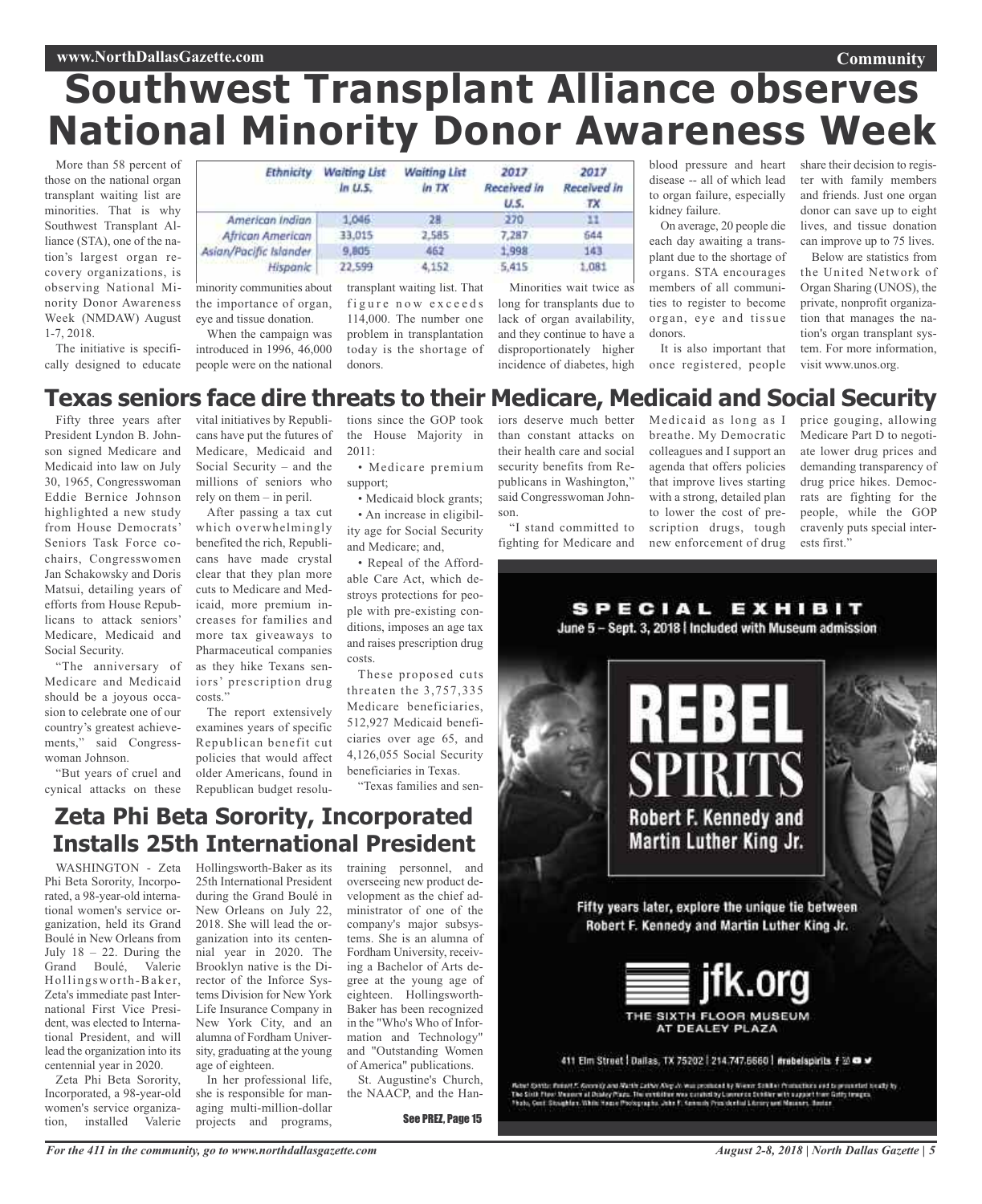## **DCCCD students named Muse Scholars for 2018-2019**

A church volunteer, a future environmental engineer, an aspiring psychologist and a prospective lawyer have been named this year's recipients of the Dallas County Community College District's Muse scholarships.

All four students were selected for their academic success, motivation, volunteer contributions and desire to succeed. The 2018-2019 recipients are:

• Anais Alarcon of Farmers Branch, Brookhaven College, dental hygiene major;

• Caitlyn Coleman of Dallas, Richland College, environmental engineering major;

• Cindy Pineda of Dallas,



*Nneka Nnaji, originally from Nigeria, is one of the standout students recently named Muse Scholars. (Courtesy photo)*

Richland College, psychology major;

• Nneka Nnaji of Farmers Branch, Brookhaven College, criminal justice major. In addition to tuition and books, Muse scholarships cover six consecutive semesters, and the program is open to new high school graduates as well as students who currently are enrolled at one of DCCCD's seven colleges.

The scholarship is administered by the DCCCD Foundation. Candidates must be in good academic standing with a cumulative grade point average of 3.0 or above.

Created by Lyn and John Muse, the scholarship provides a way for students to enrich their lives without worrying about finances. The longtime DCCCD Foundation supporters established the scholarship in 2009 for outstanding students who demonstrated determination and a willingness to succeed. "These students are bright, determined and inspired," said Lyn Muse. "The knowledge they gain as DCCCD students will serve them as well as our communities. Their shared interest in making the world a better place is an inspiration.John and I are honored to be their benefactors."

Dr. Pyeper Wilkins, the district's chief advancement officer and executive director of the DCCCD Foundation, said, "We are thrilled to announce our newest Muse Scholars. These students exhibit determination and focus, which we believe will take them far in their educational journey and beyond." Wilkins added, "They are

future leaders in our commu-

nity, and with John and Lyn Muse's generous gift of scholarships and time, they will be poised to have a tremendous impact."

**Nneka Nnaji** grew up in Nigeria. She caught typhoid fever in high school, and it took months for her to recover – but Nnaji beat back the disease and went on to successfully take a pre-college aptitude test.After Nnaji received her diploma, she landed at Brookhaven College, where she works as student assistant.

Nnaji has been active in a number of organizations at Brookhaven, including Phi Theta Kappa Honor Society. She serves as the college chapter's vice president for public relations office. She is also a student ambassador, orientation leader, founder of the Unicef Campus Initiative Club and former vice president of African Cultures Club.

Nnaji has volunteered at the North Texas Food Bank and the Martin Luther King Jr. Day of Service; she also has hosted an open book project titled "For Love of Country." A criminal justice major and competitive debater, Nnaji has her eyes set on becoming a lawyer. She expects to graduate next year from Brookhaven and hopes to transfer to a four-year university, go to law school and eventually work for the United Nations.

## **Milestone Reached: UT Dallas qualifies for state's 'Tier One' fund**

The University of Texas at Dallas announced this week that it has achieved the critical benchmark criteria required to qualify for funding from the National Research University Fund (NRUF), an exclusive source of research support available to the state's "emerging research universities."

UT Dallas qualified for this funding, which this fiscal year totaled \$7.5 million, by achieving these Texas Higher Education Coordinating Board's benchmarks for two consecutive years:

• \$45 million in annual expenditures on restricted research.

• \$400 million endowment.

• High-achieving freshman class.

• High-quality faculty.

• Membership in the Association of Research Libraries, Phi Beta Kappa or equivalent national organization.

"In its short history, The University of Texas at Dallas has set itself apart and earned their reputation as a national leader in research," Texas Gov. Greg Abbott said. "UT Dallas has generated innovative and ground-



*NRUF funds will help UT Dallas support undergraduate research, equipment purchases, faculty salaries and stipends for graduate students. (Photo: UT Dallas)*

Dan Branch, was signed by then-Gov. Rick Perry in June 2009 at a ceremony on the UT Dallas campus. The bill outlined the creation of NRUF. Confirmed by popular vote in November of that year, the program is designed to boost the research output of eligible Texas public universities and enable them to achieve national prominence as major research institutions.

"This achievement af-

breaking discoveries that contribute to our economy and advance Texas as a premier state for higher education. I congratulate UT Dallas for qualifying for the National Research University Fund, and I look forward to all their great work to come."

This recognition of excellence represents a significant research milestone for the University. House Bill 51, authored by then-Rep.

firms the University's excellence and the quality of higher education in Texas," Lt. Gov. Dan Patrick said. "These additional funds will help UT Dallas find new solutions to real-world problems and bolster the state's economy. This is a win-win for Texas and UT Dallas, and I could not be more pleased with this news."

Distributions from NRUF will be used to support activities that promote increased research capacity at the institution, including support for undergraduate research, the purchase of equipment and library materials, and faculty salaries and graduate student stipends.

"This is a very significant achievement for UT Dallas, and it's a credit to the groundbreaking work that students and faculty are doing there," Texas House Speaker Joe Straus said. "The continued emergence of UT Dallas is critically important to the economic vitality of the North Texas region and the success of our entire state."

UT Dallas earned classification as a Carnegie R1 doctoral institution of highest research activity, a des-

ignation based largely on UT Dallas since the tenure the aggregate quantity of an institution's research. The University announced this achievement in 2016.

In the 2008 and 2009 financial years, when NRUF was created, the University averaged over \$36.5 million in restricted research expenditures. In fiscal years 2016 and 2017, that average grew to over \$51 million, representing a 40 percent increase in just eight years.

"The University of Texas at Dallas has shown tremendous initiative and drive in becoming a rising national higher education institution," said Sara Martinez Tucker, chairman of The University of Texas System Board of Regents. "The Board of Regents congratulates UT Dallas on achieving this important milestone, and we will continue to enthusiastically support its ascendancy as a research powerhouse in service to the people of Texas and beyond."

UT Dallas is the third emerging research university to meet the NRUF eligibility requirements, after Texas Tech University and the University of Houston. Access to NRUF funds has been a significant target for of Dr. David E. Daniel, predecessor of University President Richard C. Benson.

"This is a significant achievement in the history of our University," Benson said. "We are the youngest institution in the state to have emerged as a national research university, and that's a testament to our commitment and drive to advance our research enterprise."

Established in 1969, UT Dallas offers top-ranked science, engineering and business programs, and has gained prominence for a breadth of educational paths from audiology to arts and technology. The University enrolls more than 27,600 students — 18,380 undergraduate and 9,250 graduate — and offers a broad array of bachelor's, master's and doctoral degree programs. UT Dallas' faculty includes a Nobel laureate, six members of the National Academies and more than 575 tenured and tenure-track professors. Dr. Aziz Sancar, who earned his PhD in molecular and cell biology from UT Dallas in 1977, won the 2015 Nobel Prize in chemistry.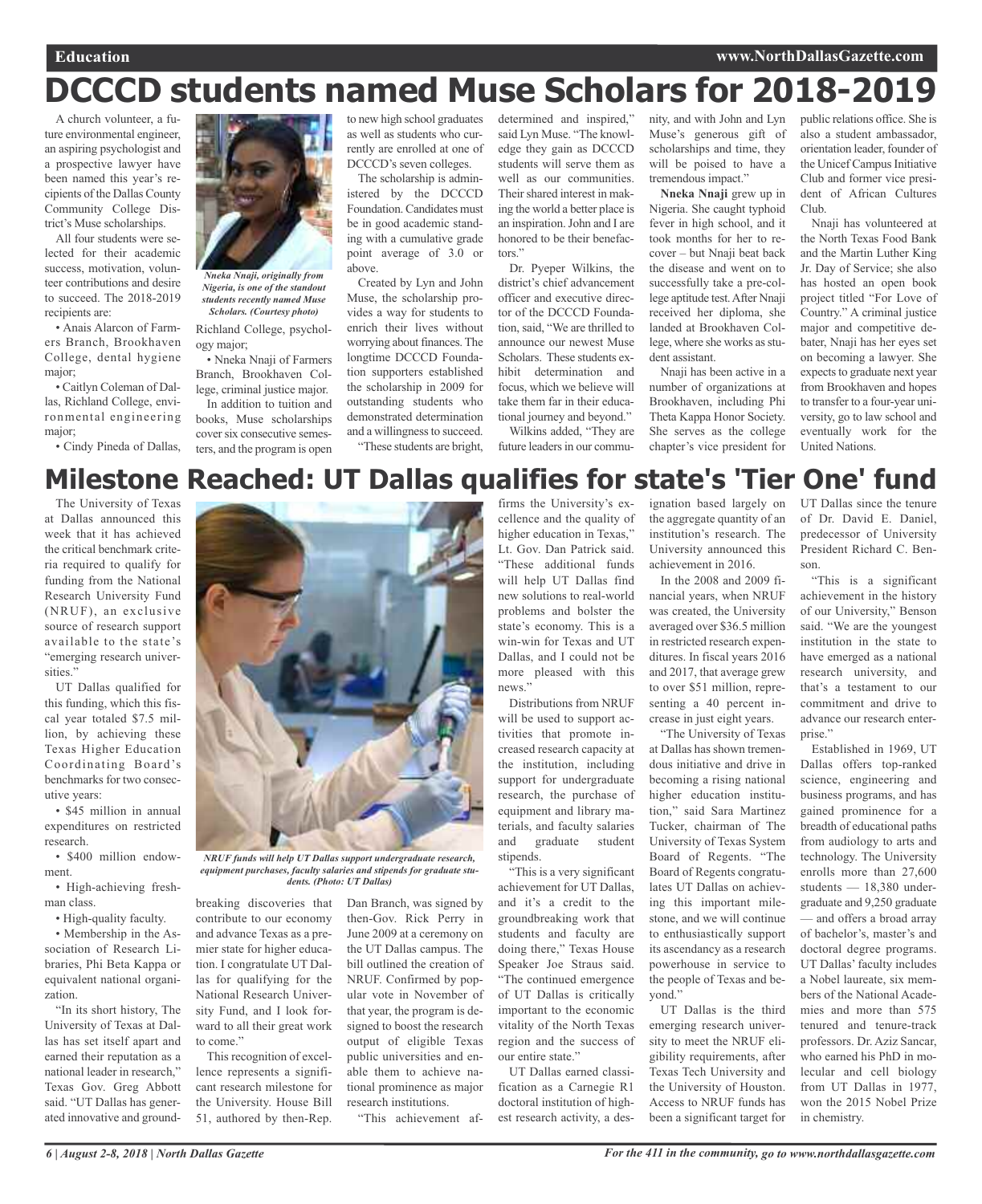#### **EXECUTE: ENTERTAINMENT CONSTRUCTER <b>CARRY CARRY CARRY CARRY CARRY CARRY CARRY CARRY PLANO**

## **Skate Park at Carpenter Park to Open Aug. 11**

The City of Plano Parks and Recreation Department has announced the opening of its first skate park. The department will hold a special grand opening celebration on Saturday, Aug. 11 at 9 a.m. at the new facility, which is located inside Carpenter Park. The ceremony will conclude with a ribbon cutting ceremony and the public is invited to begin full use of the facility immediately after.

Located in the southeast corner of the park, Carpenter Park Skate Park combines popular street-style

skating and bowl skating features. Designed by Newline Skate Parks and built by Dean Construction with SPA Skate Parks, the new skate park features some of the most extensive and unique skate features in all of the Dallas-Fort Worth Metroplex. Skaters will enjoy one of the largest bowls in the area as well as various sized ramps, rails, stair sets, and ledges. You will also notice the fitting design of the skate park in a "P" shape resembling the official Plano logo.

"For years Plano athletes

of all ages have utilized the city's athletic facilities for soccer, football, basketball and a variety of other sports," said Senior Park Planner Liz Del Turco. "Now after more than a decade in the making, skateboarders have a safe environment that offers the same freedom and availability that they have been missing in Plano. This is a project that has truly been a community effort. It's very exciting to bring the project to completion and open the park."

Voters approved funding

for the project in the 2005 bond election. Years of community planning culminated in 2016 when the skate park was added to the Carpenter Park Master Plan.

The overhaul of the park's athletic fields was approved in a 2013 bond election and includes renovations to the park's irrigation and lighting systems, the addition of a loop trail, and a restored drainage system.

The Carpenter Park Skate Park will be free to use and be open throughout normal park hours.



## **Library's Summer Reading Program Continues through Aug.**

Rock out with the Carrollton Public Library by joining this year's Summer Reading Program: Libraries Rock™, offering online access through READsquared.Agespecific programs are available for listeners (0-4), kids (5-9), tweens (10-13), teens (14-18), and adults (19+).

Track your reading hours online, earn points, and progresslevels. Points can be used to buy raffle tickets for prize packs, including items such as signed books, gift cards, and educational toys for listeners and kids; Amazon gift cards, backpacks, school supplies, VR headsets and controllers for tweens and teens; and signed books, an Amazon gift card, a Kindle Fire 7, and a Google Chromecast for adults.

Visit the store on READsquared to see a complete list of prize packs and items included.Winners are drawn at the exclusive End of Summer

Pool Party on Friday, Aug. 17 and posted online the following day.

Prizes are also earned for each level attained. Move up a level for every one hour of reading for listeners; two hours of reading for kids, tweens, and teens; or five hours of reading for adults.

Level 10 completes the program, but keep reading to reach super levels and earn more points.

Register for the Summer Reading Program at carrolltonlibrary.READsquared.co m. Usernames from last year are still valid. Physical reading logs to keep track of books and minutes are also available at both Libraries for those without internet access. The program runs through Thursday, Aug. 16 and is sponsored by the Friends of the Carrollton Public Library.

For more information, visit cityofcarrollton.com/library or call 972-466-4800.

## **Another happy winner...**

*Sharon Jones-Scaife was the winner of free tickets to see Gladys & The O'Jay's live in concert. NDG readers can win free tickets to the hottest events in Dallas by staying tuned to the North Dallas Gazette's Facebook and Instagram accounts.*



### **Bringing smiles to the community...**



*Every quarter, Wise Orthodontics donates money to a local charity through their retainer donation program. When a patient loses or breaks their retainer, or other appliance, and need to replace it, Dr. Wise provides a 50 percent discount and when the payment is collected it's set aside in a fund for a large, quarterly donation. This quarter, the practice has chosen Street-Side Showers as the recipient of their donation. It's a mobile van that serves the local homeless community by providing showers and helping to care for basic hygiene.*



Ed Bell Construction is a Dallas based heavy highway contractor doing business in the North Texas market since 1963. With clients such as TxDOT, Dallas County Public Works, and the Cities of Dallas, Fort Worth, Richardson and Mansfield (plus many others), we have a strong backlog of work in the highway market locally. We are currently hiring for the following positions:

- **• Mechanic**
- **• Crane Operator**
- **• Finisher (Paving)**
- **• Laborer (Underground)**
- **• Laborer (Utility) – Must have valid DL**
- **• CDL Driver (Haul Truck)**
- **• Finisher (Structures) – Must have valid DL**

Available: multiple openings

Rate: Negotiable Must have own transportation

Years of Experience required will vary, from 6 months to 2 years (depending on position) **Physical and Drug Screen Required Must have a Clear Background**

**Must be at least 18 years old (CDL Driver, 21 yrs)**

**Must apply in PERSON, Monday – Friday from 8am to 11am @ 10605 Harry Hines Blvd. Please visit our website: www.edbellconstruction.com/careers**

**Or email your resume to: careers@edbellconstruction.com**

For the 411 in the community, go to www.northdallasgazette.com August 2-8, 2018 | North Dallas Gazette | 7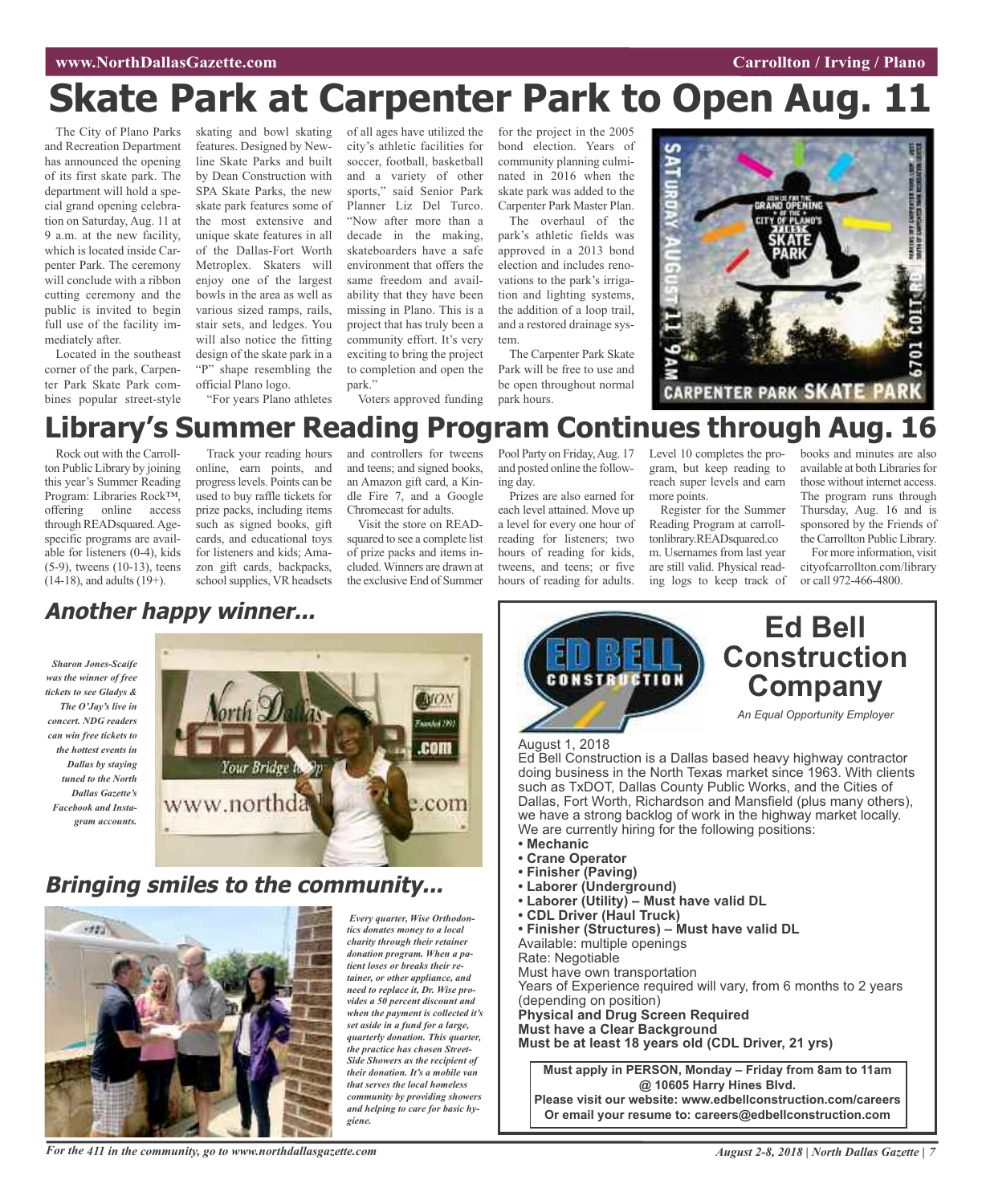#### **www.NorthDallasGazette.com**

#### **City Briefs**

#### **Allen Zimmerer Kubota PBR**

**Challenge** will be held on August 4 at 7 p.m. at Allen Event Center, in Allen. The toughest sport on dirt returns to Allen Event Center on Saturday with the Zimmerer Kubota PBR Challenge in support of Allies in Service. This premier bull riding event is part of the Touring Pro Division of the Professional Bull Riders. Enjoy heart-pounding action featuring over 40 of the world's best bull riders and bucking bulls. To buy tickets and find out more information visit Ticketmaster.com

#### **Dallas**

**Deep Ellum Outdoor Market** will take place on August 4 from 4 p.m. to 9 p.m. at 100-199 N Crowdus St, in Dallas. The Deep Ellum Outdoor Market is held on the 100 block of North Crowdus (between Elm and Main) in Deep Ellum every 3rd Saturday of the month. Since 2010 they have hosted some of Dallas' and Deep Ellum's finest makers, crafters, and artists. In the heart of Deep Ellum, near all the best restaurants and shops, the Deep Ellum Market is here to bring Small Business to you.

The **National Convention of Gospels Choirs and Choruses** hosted by the One Dallas Metropolitan Choral Union will celebrate its 85th annual event on August 4 to 10 at Sheraton Dallas Hotel, in Dallas. The week-long event will consists of daily workshops classes, plenary sessions featuring world renowned musical artists and guest speakers, nightly concerts and a host of other activities for anyone who desires to better themselves as a Christian singer, instrumentalist, educator, or leader in the area of Gospel music. For more information visit http://ncgccinc.org/convention/

The **Park Cities/Central Dallas Democrats** meeting, Featuring attorney and advocate for Veterans, Wini Cannon, from 10:30 a.m. to 12 p.m. at University Park

Public Library, in University Park. In her roles as an attorney and in her professional and civic volunteer work, Wini Cannon considers herself an advocate of hope, inspiration, and change. She will also be presenting at PCCDD on the topic of Veterans Issues, Rights and Remedies.

#### **Frisco**

**Man of La Mancha** will celebrate its opening night starting on August 8 at 8 p.m. at Theatre Frisco, in Frisco. Set in the context of the Spanish Inquisition, Man of La Mancha is presented as a play-within-aplay. We encounter historical author Miguel de Cervantes in prison, awaiting trial by the Inquisition. The original 1965 Broadway<br>production by Dale production by Wasserman, lyrics by Joe Darion and music by Mitch Leigh ran for 2,328 performances and won five Tony Awards, including Best Musical Man of La Mancha, based on Cervantes' epic 17th-century novel, Don Quixote, is a remarkable, poignant, moving musical that was one of the first shows to musicalize a piece of historical literature. http://www.theatrefrisco.co m/ for tickets and more information.

#### **Plano**

The Barre Code Plano will host an event on August 4 starting at 12 p.m. at The Barre Code, in Plano. Learn the basics in a **Free class with their Master Trainer**. The Barre Code's simplified (not to be confused with "easy") version of the 50-minute Barre Code class. Taught by TBC Plano's Master Trainer, Julie, this class offers a fullbody workout at a slower pace, targeting the arms, abdominals, thighs, and glutes. This workout is appropriate for those who want to learn the basics of our strength exercises while working at a more conscientious pace, breaking down form and technique for each exercise. Socks are required for this class. For more information visit clients.mindbodyonline.com.

## **Senate race heating up as Cruz makes Dallas campaign stop**

#### By Rachel Hawkins *NDG* Staff Writer

North Texas Republicans, conservative activists and interested independents gathered together outside at Ferris Wheelers Backyard BBQ on a hot Saturday afternoon on July 28. As the air was filled with music, BBQ, and laugher, the blazing Texas heat set temperatures to 104, they gathered to hear U.S. Sen. Ted Cruz share his vision and celebrate conservative values on freedom, prosperity, and security as he runs for reelection this fall.

"The scripture tells us the minds of the wise inclines to the right and the hearts of the fools to the left," Cruz said. "We have a new Supreme Court nominee. In the first couple of weeks, the media has had two hits on him. Number one they came out with the killer acquisition that he likes beer, and then they doubled down and said he likes baseball too."

The crowd exploded in cheers as Cruz stated these are "remarkable times we are in," and "times are changing."

"The reason all of us come out on a blistering summer day is because what we have here in Texas is special," Cruz said. "The freedom we have here in Texas, the jobs we have in Texas, the opportunity we have here in Texas, there ain't no place on the face of the planet like the Lone Star state."

"The reality is that Texas is a conservative and Republican place," Missy Shorey, Dallas County Republican Party Chairwoman said. "The biggest problem we have is complacency. We had an awesome turnout in the middle of the blazing day for Senator Ted Cruz," Shorey stated.

Cruz told the crowd America entered 2017 with a Republican president and Republican majorities in



*U.S. Sen. Ted Cruz, American politician and attorney who serves as a Republican Texas Senator, celebrates the Texas consertative values at a rally with Missy Shorey (right) Dallas County Republican Party Chairwoman. (Rachel Hawkins/ NDG)*

both houses, there were four big priories to deliver: tax cuts, regulatory reforms, Obamacare, and judges.

"As we look back a yearand-a-half into it, it wasn't clear if we were to deliver on any of those," Cruz said. "But we stand here a yearand-a-half in with remarkable successes on all four. In December we passed the

biggest tax cut of the generation, lowering taxes on small businesses, farmers, ranchers, and working families all across Texas."

It was also discussed on how the party has seen cabinet agency after cabinet pulling back job-killing regulations. The party claimed because of this, the result of Texas economy is now

booming, and it has led to more jobs, higher wages, and more opportunities.

"The third big priority is Obamacare," Cruz said. "Clearly the biggest unfinished commitment. But even that it's worth noting, we did come together and repeal the Obamacare individual mandate. I was proud to lead the fight, and nobody thought we could get it done, and we brought Republicans together, and we delivered on that promise, and now we need to finish the job."

Cruz said they have principled constitutionalists up and down the federal bench.

"For every one of us who loves freedom, values the bill of rights, religious liberty, and freedom of free speech, the Second Amendment the right to keep and

See GOP, Page 16

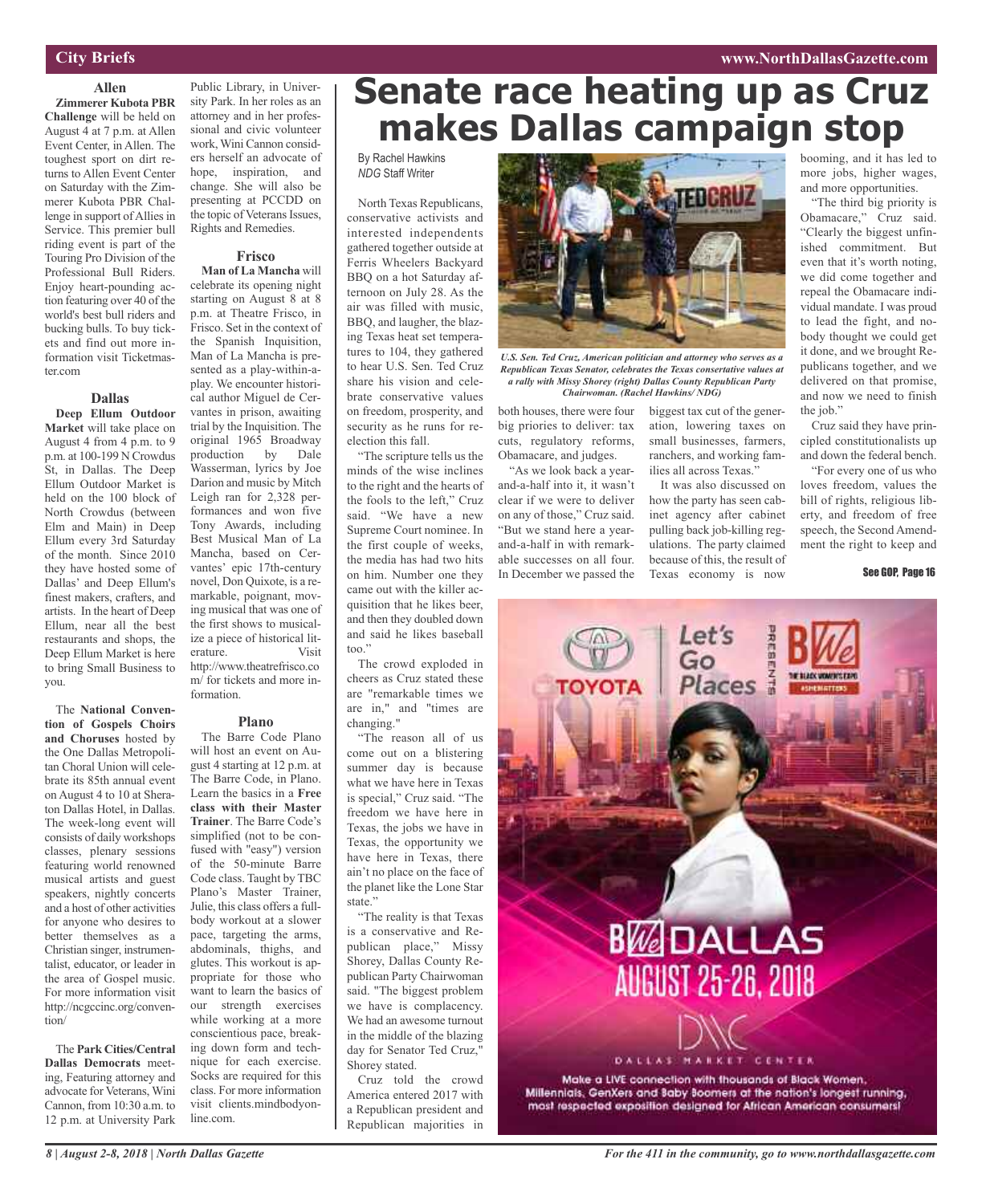#### **www.NorthDallasGazette.com Entertainment**

## **AdvoCare Champions Festival announces music lineup**

ARLINGTON – Advo-Care Champions Festival has announced its lineup of talented artists who are set to perform following the Champions Challenge 5K on Saturday, Sept. 1.

The inaugural AdvoCare Champions Festival, presented by the U.S. Army, will be an entire day devoted to "Celebrating our Champions." It'll begin with six-person, co-ed teams from each branch of the U.S. Military, local first responders and teams representing LSU, Miami and



*The Random Axis Band is part of the lineup for the AdvoCare Champions Festival taking place in Arlington. (Courtesy photo)*

AdvoCare competing in a the toughest of athletes. grueling 5K obstacle course

designed to challenge even mony to honor the winners, Following an award cerecompetitors will join spectators and the general public for a multi-act music festival while enjoying a wide variety of food, drinks and other activities.

The Skyline Marching Band will kick off the live music after the award ceremony and artists will perform on stage until 8 p.m. Attendees will get to rock out to the tunes of Fastball, Nate Kenyon, Logan Mize, Medicine Man Revival, Kirk Thurmond, and Eric B & Random Axis. America's Best Party Band, Professor

D, will perform in between sets. Listen to their most popular tracks at ChampionsFest.com/music.

"What an awesome opportunity to celebrate the heroics of our veterans and first responders," said Michael Jacobson, President and CEO of the Arlington Chamber of Commerce. "We are honored to have these prestigious individuals, an incredible lineup of musicians and all of the folks attending the event enjoying the great businesses and amenities our

community has to offer."

Spread out over several lakeside acres at Viridian Park, the AdvoCare Champions Festival will serve as a prelude to the 2018 Advo-Care Classic the following day at AT&T Stadium, pitting Louisiana State University against the University of Miami.

The event is free of charge to those with a valid military or first responder ID. A portion of proceeds will go towards supporting the Nancy Lieberman Charities community efforts.

## **Dallas sisters co-writing a new book on life as twins**

The Gassaway Twins, Mrs. Dona Gassaway Mitchell and Ms. Rona Gassaway Jackson, are 52-yearold identical twins born and raised in Dallas. Both women are educators in Dallas County, as well as performers, artists, and writers. Preparing to celebrate National Twins Day on Aug. 3, this week they announced plans for a new project. Together will release a new book in 2019 to answer many of the common questions, others have about life as a twin.

"Our similar values include God first and quality time with family. Family time is important to us. Not only are we both mothers of three, but we are grandmothers and spend quality time with all grandchildren," the ladies shared via email to the North Dallas Gazette."Even though people cannot tell us apart, the most adorable moments of confusion rest in the expressions of our children and grandchildren as babies until preschool age when they realized we both look alike and didn't understand twins. They felt they had two moms and two grandmothers. We were called mama and the other mama, granny and the other granny



*saway Jackson are writing a new book about life as a twin. (Courtesy image)*

or nana and the other nana," according to the twins.

Their plans for the fall include visual art projects are an upcoming art exhibit and donations of their art pieces to several nursing homes in the Dallas area.

"Our talents include visual and performing arts and literature. As visual artists, we enjoy charcoal and acrylic for more reasons than pleasure and relaxation," according to the ladies. Performing art is a talent they enjoy because of their love for acting, mainly comedies.

The upcoming book will share life from the eyes of twins in hope to answer

**Enter to Win!**

**Ticket Giveaway**

questions people often ask twins. They plan to create all of the illustrations for the project using various forms of media. The duo has also written poetry and music together. While they enjoy working together, they also have separately pursued individual projects including screenplays and books.

Giving back to the community is a hallmark of their collaboration. Previously the North Dallas Gazette spotlighted the twins in March 2016 for their partnership with Buckner International when they hosted a shoe drive.

The ladies are not the first twins in the Gassaway family. Their late father Reverend E.B. Gassaway, who passed away in 2012, was also an identical twin to their uncle Reverend J.B. Gassaway, who passed

away in June. They were twins of a twin as well. As their late grandfather had a twin. According to the elders of the family, the Gassaway's contained many

sets of twins' throughout the family's history.

For more information, you can find the ladies as the Gassaway Twins on Facebook and Pinterest.



*NDG Entertainment Ticket Giveaway!!! Visit us on Facebook to win tickets to the the hottest events in Dallas/Fort Worth!!!!*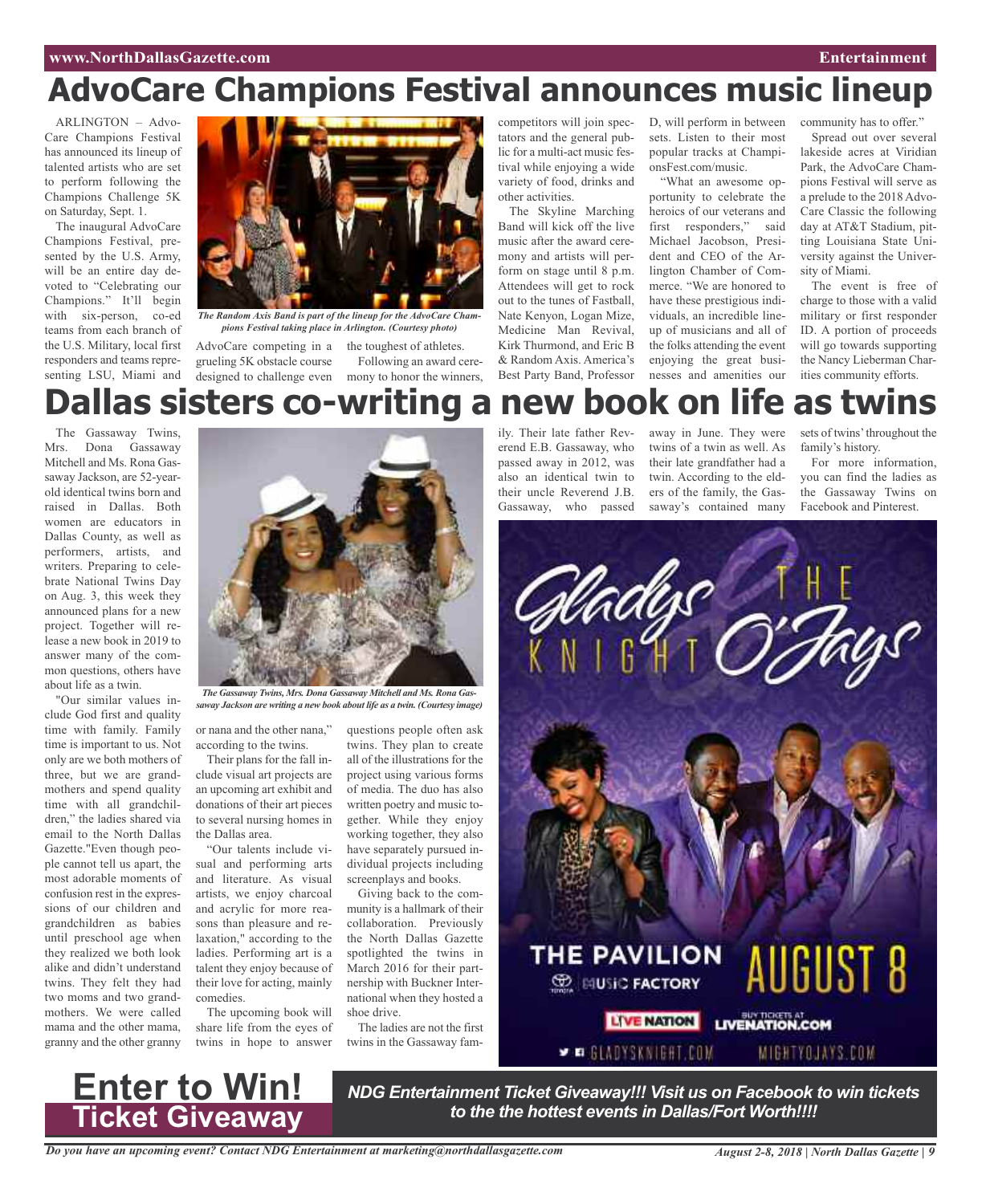## **Dallas is next stop for the 2018 Black Women's Expo**

The Black Women's Expo (BWe), presented by Toyota, is headed to Dallas Aug. 25 – 26 as part of a 24th anniversary national tour at the Dallas Market Hall. National brands and local businesses are invited to join BWe in the Dallas market to connect with their core consumers at this premiere exposition for African American Women. The North Dallas Gazette recently joined as a media partner for the premiere Dallas event. The theme is #SHEMATTERS this year.

"The Black Women's Expo is a weekend for women to be empowered, enlightened and celebrated. It is the nation's longest running exposition of its kind, and the show will bring to Dallas a powerful lineup of national speakers and musical artists, an extensive vendor marketplace for small businesses and BWe corporate partners," Merry Green,



President and CEO of The Black Women's Expo.

Historically, the standingroom only seminars have addressed such issues as health & wellness, racial equality, hair & beauty, travel, career advancement, business. entrepreneurship, the welfare of our children and much more.

In addition, BWe also offers African American consumers themed pavilions including the Beauty Bar, which will showcase cosmetic products; the Food

Oasis, where minority food manufactures provide food samples; the Literary Café, which showcases African American authors and booksellers; the Natural Hair pavilion, which products for natural hairstyles are featured; the Health & Wellness pavilion, where local medical institutions provide much-needed health screenings.

If interested in sponsorship opportunities, visit The-BlackWomensExpo.com for more info.

### **Richmond Punch performing at annual DRC Pool Party at The Adolphus**

Just as the temperatures are forecasted to soar again, downtown Dallas residents and businesses are invited to cool off at a pool party on Sunday, Aug.5. The Annual Downtown Residents Council (Dallas) Pool Party this year is hosted by the Adolphus from 11 a.m.  $-3$ p.m.

Guests will enjoy not only refreshments, a chance to meet their neighbors but also enjoy live music featuring Richmond Punch. Described as a violinist extraordinaire, he promises to deliver high-energy music for the first hour from 11 a.m. – Noon. Then for the next three hours guests will be treated to poolside beats spun by DJ WayGood.

The historic Adolphus Hotel looks forward to showcasing their newly-remodeled rooftop pool. Guests can register for a



*Richmond Punch, violinist is scheduled to perform at the DRC Annual Pool Party (Image via LinkedIn)*

chance to win door prizes from area businesses, food, drinks and fun with their fellow Downtown neighbors. In an effort to help others, raffle tickets will be sold to benefit the West End Commons. The prizes include a wireless Bluetooth speaker and two wine gift baskets.

There is no cost to attend, made completely possible by support from The Adolphus, Downtown Residents Council (Dallas), Downtown Dallas, Inc., Spice In The City Dallas, Cafe Izmir- Downtown Dallas, Tower Club – Dallas, Richmond Punch Violinist – Founder Flavors of America, Verizon, Kizzia Johnson PLLC and all of the DRC volunteers.

For more information visit the Facebook event page.

### **IT'S NOT FOR EVERYONE,JU THE LEADERS OF TOMORROW. UST S**



 Available at more than 1,000 colleges and universities nationwide, Army ROTC sets vou personal development. It also provides grea<mark>t</mark><br>benefits like advanced career training and benefits like advanced career training and apart by providing leadership skills and incredible<br>personal development. It also provides great<br>benefits like advanced career training and<br>opportunities for scholarships. As an Army officer. vou adapt to challenges and empower others to become highly trained, adaptable and ready for anything. Be a leader on the team that makes apart by providing leadership skills and incredible a difference. goarmy.com/rotc

information about the Army at Texas Christian contact Eddie Smith eddie.smith@tcu.edu, call or visit goarmy.com/rotc/le98. please contact Ed program at Texas For information ab edu, call 817-257-6461 die Smith at Christian University, bout the Army ROTC

©2016. Paid for by the United States Army. All rights reserved.

**U.S.ARMY**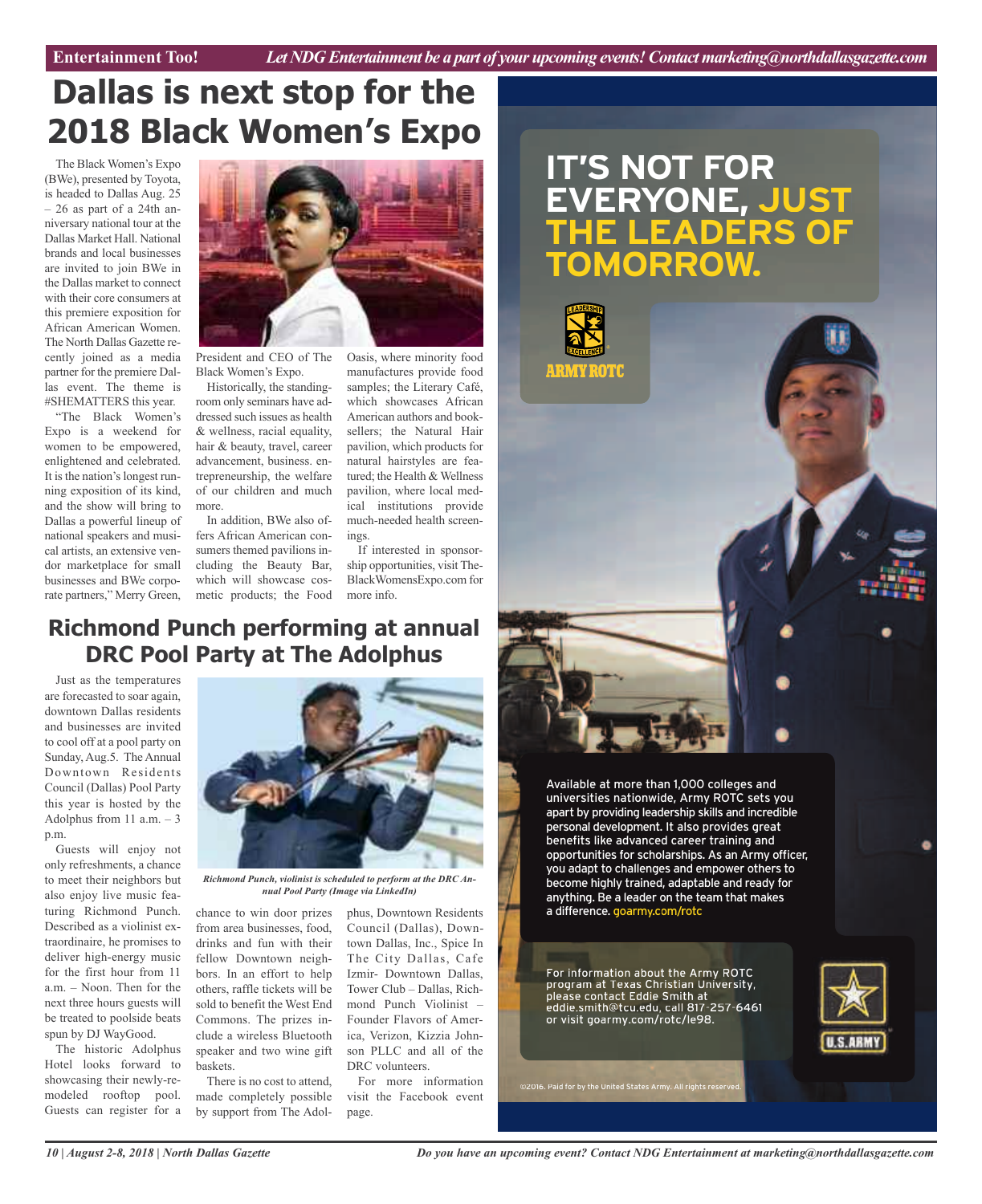## **State AGs to DeVos: Work with, not against, state law enforcement**

#### By Charlene Crowell

With 44 million people together owing a still-climbing \$1.5 trillion in student debt, consumers have a huge investment in higher education. And as the price of college continues to rise, student loan borrowing will continue its upward trajectory for the foreseeable future.

At the same time, bad actors with little or no regard for honesty or even legality, have been the focus of many investigations, lawsuits, and settlements at both the state and federal levels of government. When branches of government work collaboratively, particularly in sharing related information, consumers are protected, and these bad actors are held accountable.

That's a good thing.

So why would Education Secretary Betsy DeVos recently take actions to end good government practices of cooperation? In June, the Education Department gave notice that it is revising its policy on disclosing student loan information to law enforcement agencies. In effect, this action reversed a decade long practice in which the federal government routinely disclosed student loan information on request to state Attorneys General and other federal



*Policy changes being made by Education Secretary Betsy DeVos are drawing criticism by observers who see the moves as lowering cooperation between agencies. (Photo: Gage Skidmore / Flickr)*

agencies (AGs) who are investigating potential civil fraud and crime.

Allow me to share a portion of this development's backstory.

Starting last summer, student loan servicers like Navient have been lobbying DeVos to shield them from liability for their practices. And it's worked. Despite objections from a bi-partisan group of Attorneys General (AGs), the National Association of Governors, and the Conference of State Bank Supervisors, DeVos and the Department of Education have increasingly made it more difficult for state and federal law enforcement agencies to do their jobs by retracting information sharing agreements with the Consumer Financial Protection Bureau

(CFPB) and instructing servicers not share student loan information with state law enforcement and banking supervisors.

This March, the Department published a memo declaring that state consumer protection laws "undermined" federal regulator requirements. This perspective had no legal basis. The Dodd-Frank Wall Street Reform Act explicitly granted AGs the authority to pursue alleged fraud if there was no effort at the federal level. In short, this memo attempted to preempt state laws and related prosecutions.

Some could contend that these developments are an effort to stop AGs from doing their jobs. The CFPB, FTC, and stateAG's will not have access to the information they need to enforce the

## **CEREAL,** continued from Page <sup>4</sup>

The trio of tests yielded some fairly startling results: After eating one or more of the meals, more than half of the group—whose prior blood sugar tests showed that they were "healthy" spiked at the same levels as those of people who were prediabetic or diabetic.

What's more, nearly everyone spiked after eating the cereal.

"We saw that 80 percent of our participants spiked after eating a bowl of cornflakes and milk," Snyder says. "Make of that what you will, but my own personal belief is it's probably not such a great thing for everyone to be eating."

Still, the variables that elicit spikes in an individual—genetics; the population of microbes that live in our bodies; and epigenetics, or changes to gene expression—are critical to understanding glucose dysregulation and the foods that cause glucose spikes. Those parameters are not set in stone, which is why Snyder encourages everyone—including those who think of themselves as healthy—to check their blood sugar with

continuous glucose monitoring about once a year. "Right now we have information about people who

do and don't spike, or are super-spikers, but we need to get smart about why it's happening," Snyder says. "I think understanding the microbiome and manipulating it is going to be a big part of this, and that's where our research is headed next.'

The National Institutes of Health and the National Science Foundation supported the study. Stanford's genetics department also supported the work.

*Source: Stanford University*

law.

But with a departmental notice published in the Federal Register, the Education's intent has become clear: defrauded student loan borrowers will have to look to the Department for relief. And if the Department has no information, we can all wave goodbye to enforcement actions and financial fairness.

Had the Education Department been actively working with the Consumer Financial Protection Bureau (CFPB) on student loan fraud, there might be a valid explanation. But instead, the Department has been undermining investigations and enforcement actions at every turn.

So let's recap: Under Secretary DeVos, the Education Department ended its cooperative relationship with CFPB and tried to preempt states from enforcing their own statutes. Now, the deci-

sion to withhold related information on active state and federal investigations becomes yet another road block to financial fairness.

In response these and other actions, a coalition representing 20 state AGs sent Secretary Devos a July 13 letter. These elected officials represent the states of: California, Colorado, Connecticut, Delaware, the District of Columbia, Hawaii, Illinois, Iowa, Maine, Maryland, Massachusetts, Minnesota, New Jersey, New York, North Carolina, Oregon, Pennsylvania, Rhode Island, Virginia and Washington.

"The higher education industry requires vigilance and vigorous enforcement from state law enforcement agencies," wrote the AGs. "We are particularly concerned by predatory practices in the for-profit schools' industry…We respectfully submit that the

Department is making a mistake."

**Market Place**

Consumer advocates agree with the AGs.

"If it wasn't clear before, it certainly is now," observed Whitney Barkley-Denney, a Senior Policy Counsel with the Center for Responsible Lending.

"The Department of Education and Secretary DeVos are more interested in shielding corporate actors like Navient and for-profit colleges from taking responsibility for their bad acts," added Barkley-Denney. "Like theAttorneys General speaking out against this latest development, we remain dedicated to standing up for students, and urge Secretary DeVos to remember who she was appointed to serve."

*Charlene Crowell is the Center for Responsible Lending's Communications Deputy Director. She can be reached at Charlene.crowell@responsiblelending.org.*

| Game # | Game Name / Odds                                                                             | Ś   | <b>Official</b><br><b>Close of</b><br>Game | End<br><b>Validations</b><br>Date |
|--------|----------------------------------------------------------------------------------------------|-----|--------------------------------------------|-----------------------------------|
| 1858   | <b>Break The Bank</b><br>Overall Odds are 1 in 4.80                                          | \$2 | 8/10/18                                    | 2/6/19                            |
| 1622   | Pick 3"<br>Overall Odds are 1 in 2.78                                                        | \$1 | 9/26/18                                    | 3/25/19                           |
| 1874   | <b>Big Money</b><br>Overall Odds are 1 in 4.43<br>Game Of Luck<br>Overall Odds are 1 in 4.12 |     | 9/26/18                                    | 3/25/19                           |
| 2025   |                                                                                              |     | 9/26/18                                    | 3/25/19                           |
| 2029   | <b>Numbers Game</b><br>Overall Odds are 1 in 3.90                                            | \$5 | 9/26/18                                    | 3/25/19                           |

*For the 411 in the community, go to www.northdallasgazette.com*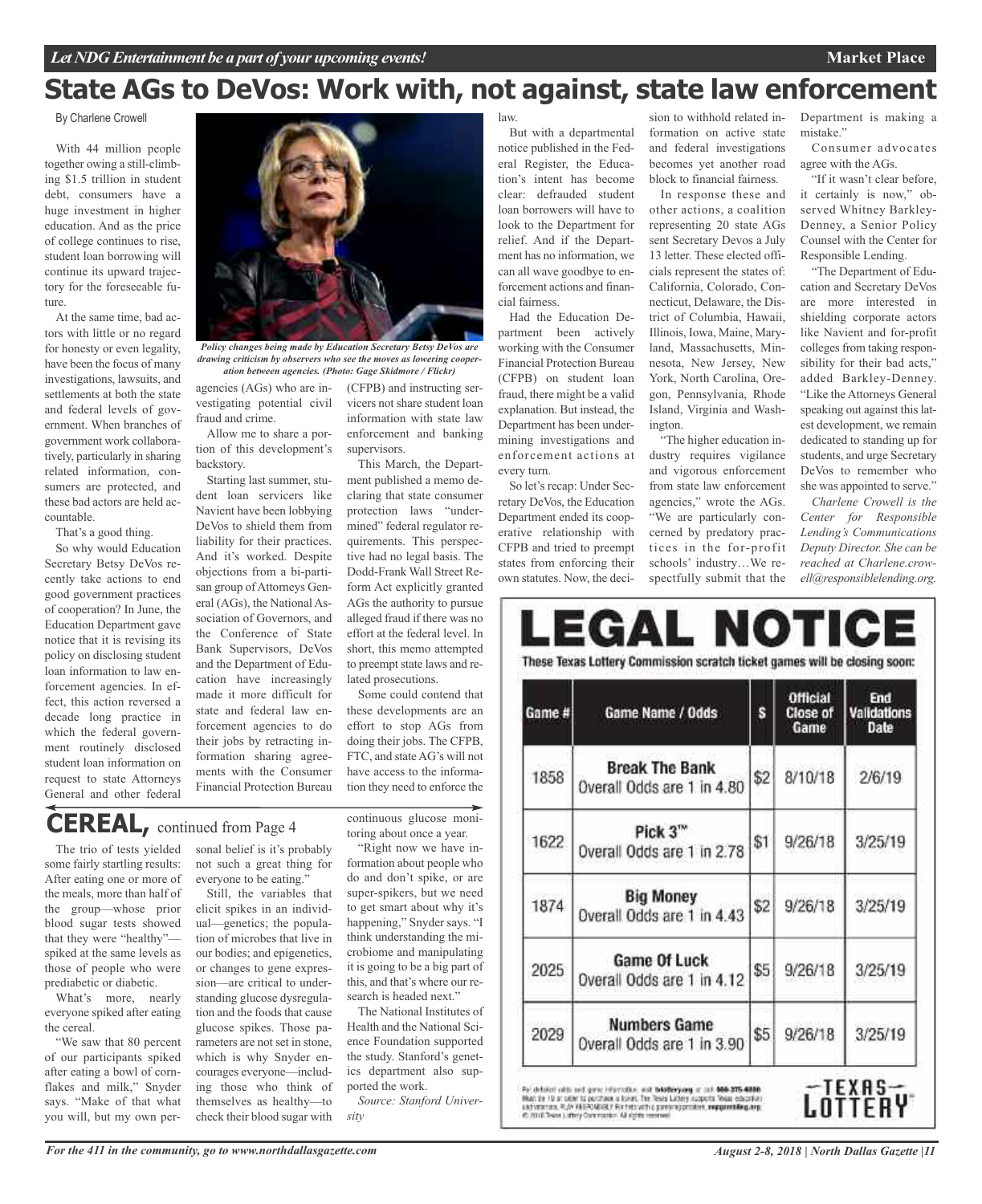## **OP-ED: Amazon must stop selling hate**

By Barbara Arnwine Founder/President Transformative Justice **Coalition** 

Amazon claims to be a company that values inclusion and diversity, but a recent report reveals that this façade masks a darker side, as the company profits from selling White supremacist and other hateful products. Progressive lawmakers in Georgia, where earlier this year conservative lawmakers punished Delta for cutting ties with the N.R.A., should take a stand of their own by punishing Amazon for promoting hatred and bigotry.

The report, jointly published by the Partnership for

Working Families and Action Center on Race & the Economy, details the startlingly vast array of White supremacist products and goods available on the Amazon marketplace. This includes everything from costumes featuring lynching imagery to burningcross onesies and Nazi swastika pendants. It begs the question: is Amazon failing miserably to police its platform or is the tech giant willfully overlooking the sale of bigoted products?

Georgia communities in particular should be aware of the hate-mongering taking place on the Amazon marketplace. One of the prominent products cited in

## **FED,** continued from Page <sup>1</sup>

years, nearly \$5 billion was spent on advertising and yet only a total of \$327 million was actually spent on minority-owned businesses…this report is not surprising nor is it shocking, but it does reveal the consequences of systemic racial discrimination in both Republican and Democratic administrations when it comes to federal advertising spending."

NNPA Chairman Dorothy Leavell wasn't surprised by the GAO report, but she still expressed disappointment in the federal government.

Leavell, who is also the publisher of the Crusader newspapers in Chicago and Gary, Ind., called the federal government's current level of advertising with Black-owned firms "atrocious."

"We have the Census coming up, HHS with Open Enrollment, and what they've spent with us on a scale of 1 to 10 is less than 1," Leavell said. "How do you get this government to be responsive to its citizens; to give them information; to work with our businesses, and to do all of the other things that federal agencies should be doing?"

The Department of De-

fense (DOD), the Department of Homeland Security (DHS), and the Department of Health and Human Services (HHS) were responsible for 73 percent of federal advertising contract obligations that went to specified businesses over fiscal years 2013 through 2017.

Thirty-four other agencies were responsible for the remaining 27 percent of such obligations.

"Some agencies directed all or nearly all of their advertising contract obligations to specified businesses, but because these agencies' advertising contract obligations were relatively low, the amounts they directed to these businesses were also relatively low," Kris Nguyen, the acting director of Strategic Issues at GAO wrote.

It's been more than a decade since the GAO published a report on federal advertising spending. The 2007 GAO report revealed that just five percent of the \$4.3 billion available for advertising campaigns went to minority-owned businesses.

That report singled out five agencies—DOD, DHS, the Department of the Treasury, Department of the the report and still available for purchase on Amazon is an "old" Georgia state flag featuring Confederate imagery alongside the state of Georgia seal. Just a halfcentury removed from the struggle for equality, this is an affront on the hardfought battles of Georgia civil rights leaders like Representative John Lewis.

But the marketplace is not the only Amazon platform that has seen White supremacist offerings. Amazon Kindle, which controls nearly 83 percent of the online book market, was found to offer 226 books from publishers that the Southern Poverty Law Center identified as hate organizations. With such a

Interior, and the National Aeronautics and Space Administration (NASA)—for their spending with minority-owned contractors.

For each of the past five years, DOD, HHS and DHS were consistently the top three agencies in terms of the amount of advertising contract obligations they directed to specified businesses.

All three generally increased the amounts they obligated to these businesses.

For example, in fiscal year 2013, the three agencies shuttled over 60 percent of all federal advertising contract obligations to specified businesses; in 2017 they accounted for more than 80 percent.

In 2017, DOD obligated 30 percent of the \$147 million in advertising contracts to SDBs and those owned by minorities and women. That was followed by Homeland Security (27 percent), DHS (25 percent) and all other federal agencies (18 percent).

Those figures were up from 2013 when the same agencies contracted for just \$75 million in advertising.

Leavell said that it's good to finally have the report out. Now, the NNPA chairman wants to see direct ac-

dominant market share, giant's German marketplace Amazon is failing its responsibility to keep our communities safe from this type of bigotry and hate speech.

This is not the first time that Amazon has been found profiting from these appalling business practices. Earlier this year, the company was caught selling apparel and other items emblazoned with the phrase "Slavery Gets Sh\*t Done," which included children's T-shirts and bibs. Only after human rights organizations such as Anti-Slavery International condemned the company did Amazon pull them from their online shelves.

Meanwhile, the tech

tion that will ensure that federal agencies spend more of their advertising budgets with Black-owned firms.

"We're going to call on [HHS] to talk to them about Open Enrollment and other programs, so that we can figure out how to not only increase advertising in Black newspapers, but also to distribute vital information to our communities."

Norton spokesman Benjamin Fritsch said the congresswoman was examining the report and would comment once she's reviewed it.

However, Chavis said the NNPA would call on Congress to craft legislation that could force the hand of federal agencies to do more business with minorityowned firms.

"The NNPA, therefore calls upon Congressman Cedric Richmond, the chairman of the CBC, as well as members of the Congressional Hispanic Caucus (CHC) to forcefully raise our voices of discontent and reaffirmation of our demands for equity, for justice, for fairness and put an end to this kind of systemic refusal to treat African American-owned and Latino-owned businesses along with others in a just, fair and equitable manner,"

was revealed to be offering modified Lego-style Nazi German soldiers for purchase. The toys were reportedly being marketed to children as young as seven years old, sparking an online petition and groundswell of opposition protesting their sale.

Since Amazon clearly has a long and alarming history of allowing hatred on its platforms, it is time that Georgia lawmakers take swift action to protect communities of color and other minorities. Beyond denouncing this clear violation of ethical conduct, lawmakers should consider whether it is time to introduce regulations that force

Chavis said. "We intend to amplify our voices and amplify our actions as a result of the GAO pulling the sheets off the unequal, unjust and unfair federal advertising spending. We will not be silent."

Dr. Chavis continued: "The NNPA expresses its gratitude to Eleanor Holmes Norton for taking the lead to help ensure that this GAO report will be released to the public and, for that, we are grateful. The NNPA also thanks other members of the CBC and CHC for their Amazon to reject profiting from the sale of products that promote hate.

Civil rights leaders have bravely fought for decades to keep burning crosses and other symbols of bigotry off the lawns of Georgia communities. Now they must prevent Amazon from allowing them to be delivered to the front door.

*Civil rights leader Barbara Arnwine is the founder and president of the Transformative Justice Coalition and a lecturer at Columbia Law School. She served as the executive director of the Lawyers' Committee for Civil Rights Under Law from 1989 until 2015. Follow Barbara on Twitter @barbs73.*

leadership in this issue. Today, however, it's time for all of us to respond and to act. There should be legislation introduced in Congress immediately to rectify this gross, systemic inequity."

*Stacy Brown is an NNPA Newswire Contributor and co-author of "Michael Jackson: The Man Behind the Mask: An Insider's Story of the King of Pop." Follow Stacy on Twitter @stacybrownmedia.*

*This article was originally published at Black-*

TISEO PAVING COMPANY 419 E. Hwy. 80, Mesquite, TX 75150 Tel: (972) 289-0723 Fax (972) 216-5637 www.tiseopaving.com

Performing Concrete Street Paving in the Metroplex Area We Accept Subcontracting Bids For All Public Works Projects in the Dallas Area. We Are Accepting Applications for Concrete Mixer Drivers and Heavy Equipment Mechanics

**Equal Opportunity Employer**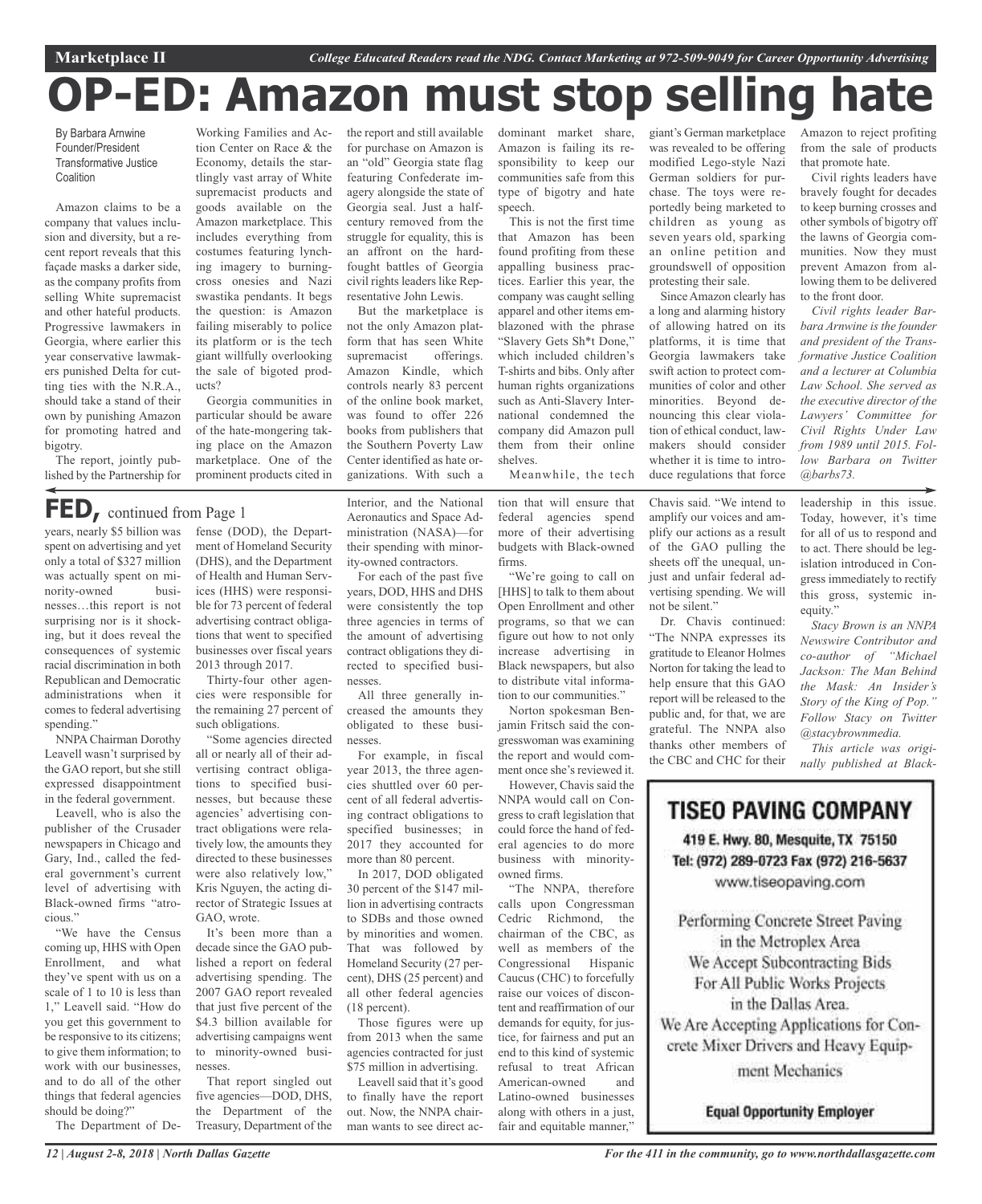## **Upcoming DFW area job fairs**

#### **Aug 6 Retail Hiring Event**

All stores hiring events will host a hiring event on August 6th from 11 a.m. to 7 p.m. and August 8th from 11 a.m. to 7 p.m. at their locations. If you have retail experience, love sports and are looking for a fun, fast growing company, then stop by and meet with one of their managers. Walk-in interviews are welcomed. Don't forget to bring resumes and dress professionally. To learn more and find the nearest hiring location near you visit https://rallyhouse.hirecentric.com.

#### **Aug 8 Spectrum Outside Sales National Hiring Event**

The Spectrum Outside Sales National Hiring Event will take place on August 8, from 8 a.m. to 8 p.m. at Hyatt Place Dallas North, in



Dallas. Their full-time sales role good for students, grads, and people who appreciate flexibility, with potential for advancement and no ceiling on commission bonuses. Benefits include paid comprehensive training and time off, excellent health packages, free Spectrum services, Education Assistance, unlimited mileage reimbursement and more. The minimum requirements for Outside Sales Representatives are:

• Willingness to work flexible hours, including evenings.

• Valid driver's license, car insurance, a satisfactory driving record, and use of a reliable personal vehicle. • Motivation to sell doorto-door in residential areas. • Ability to work outdoors in all adverse weather conditions.

• And engaging interpersonal skills.

For more details and to register, visit jobs.spectrum.com/saleshiring

#### **Aug 8 Inside Sales Representative Hiring Event**

The Inside Sales Representative - Hiring Event will take place on Aug. 8 at 10 a.m. and 4 p.m. at Sparkman Hillcrest Mausoleum



**Review Competitive Opportunities at**

**https://garlandtx.ionwave.net www.garlandpurchasing.com**

**972-205-2415**



*For the 411 in the community, go to www.northdallasgazette.com*

& Memorial Park, in Dallas. Service Corporation International is looking to hire individuals interested in a Family Service Counselor.

Their advisors assist families with a sales presentation, which helps them make decisions about the planning of their Funeral Services and Cemetery Property needs in advance of their time of need.

They offer unlimited Income Potential via a commissioned incentive package, stability, paid training, full benefits (Including Medical, Dental and Vision Insurance, Tuition Assistance Program, plus a 401K with a generous company match), and flexable hours. Sales experience is helpful but not mandatory. You must be comfortable with in-home sales and conducting group presentations, have a good driving record with a valid driver's license, and pass a pre-employment background check and drug screening test.

For more information visit www.eventbrite.com.



*The City of Irving does not discriminate on the basis of race, sex, religion, age or disability in employment or the provision of services.*







"I've originally from Sacramento. California, go learning about the history and culture of Dallas is really cool to me."





# apply online<br>CFBJOBS.COM

*August 2-8, 2018 | North Dallas Gazette | 13*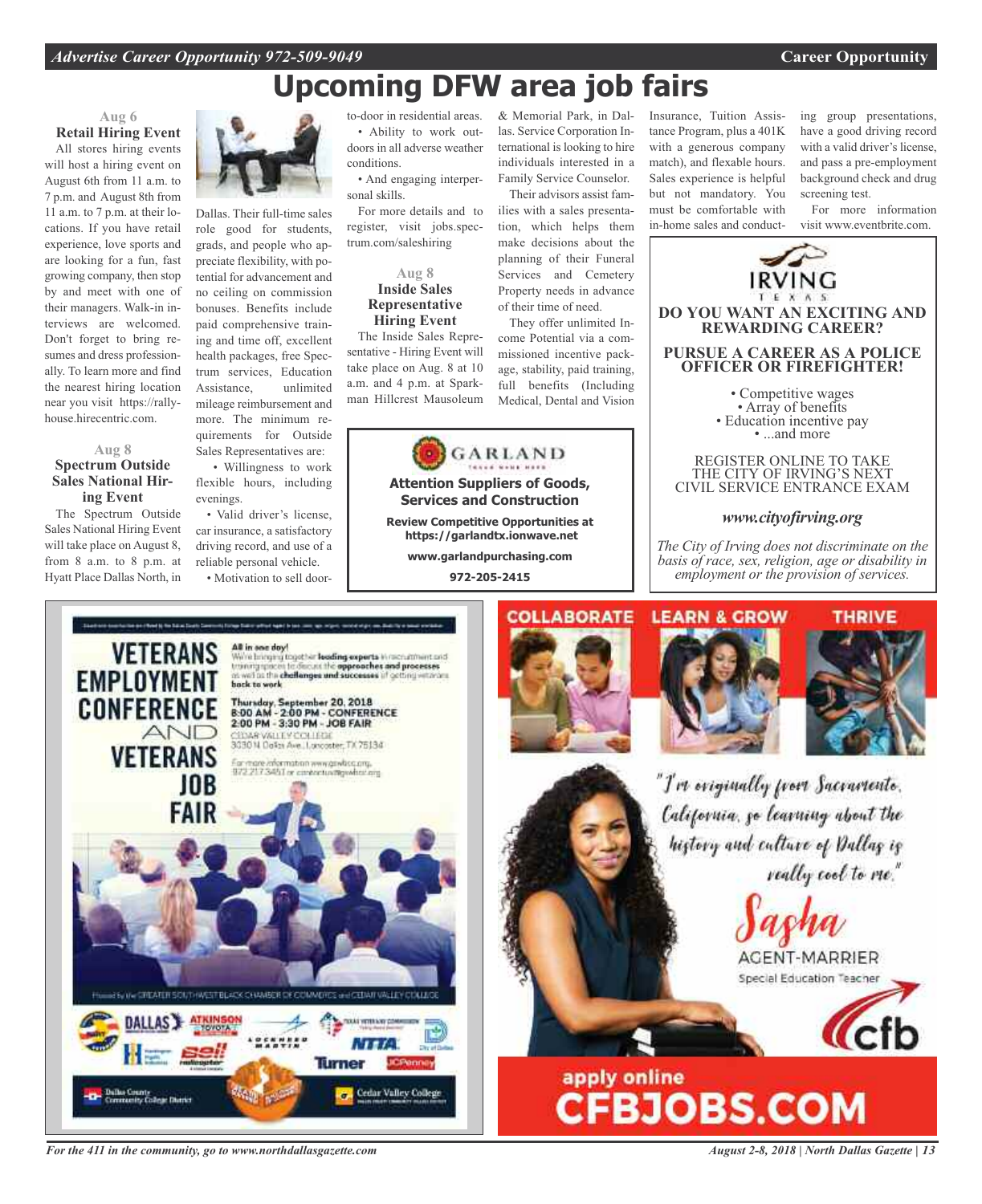#### **Church Happenings www.NorthDallasGazette.com**

#### **BETHEL BIBLE FELLOWSHIP, CARROLLTON (A PLACE TO BELONG)**

*NOTICE: Pastor Woodson serves the community by providing "Professional Therapy and Counseling Services" on a "Sliding Fee" scale. To schedule an appointment call the Pastoral Counseling Center at 972-526-4525 or email the church at www.bethelbiblefelloswhip.org*

Discover Hope and Help for daily living; and, you don't have to be a member to come. The Connect-2-Reflect (C2R) meetings are held in comfortable and relaxed homes, one in Carrollton and one in Plano, refreshments are served. Call the church for details.

#### **August 5, 9:45 a.m.**

Join us in our "Prayer and Meditation" at 9:45 am. You will be blessed and inspired. You don't want to miss this as we celebrate service to God, our community and all mankind.

**August 8, 7 p.m.**

Join us in Wednesday's Prayer and Bible Study Class with Senior Pastor Woodson, Pastor Larry Gardner, and others conducting a new book study with "The Red Sea Rules" by Robert J. Morgan, 10 God-Given Strategies for Difficult Times, with supporting chapters and verses. Spiritual maturity is God's desire for you; it's Time to Grow in the Word of God.

Dr. Terrance Woodson, Senior Pastor 1944 E. Hebron Parkway Carrollton, TX 75007 972-492-4300 www.bethelbiblefellowship.org

**FELLOWSHIP CHRISTIAN CENTER CHURCH IN ALLEN "THE SHIP"**

 $\mathcal{L}_\text{max}$  , which is a set of the set of the set of the set of the set of the set of the set of the set of the set of the set of the set of the set of the set of the set of the set of the set of the set of the set of

**August 5, 9 a.m.** Join us in our Sunday Morning Services as we

praise and worship God in the Joycie Turner Fellowship Hall, followed by our Worship Services; and bring someone with you, you will be blessed. It's for God's glory and honor.

#### **August 8**

Join us in our Wednesday's 12 Noon-Day Live, Prayer and Bible Study class and/or our Wednesday Night Live, Prayer and Bible Study at 7 p.m. to learn more about God's Word. Be encouraged by God's plan for your maturity and His glory; and most of all; be prepared to grow.

Dr. W. L. Stafford, Sr., Ed. D. Senior Pastor 2450 K Avenue #300 Plano, TX 75074 972-379-3287 www.theship3c.org

#### **INSPIRING BODY OF CHRIST CHURCH, Let's Go Fishing! MATTHEW 4:19**

 $\mathcal{L}_\text{max}$  , which is a set of the set of the set of the set of the set of the set of the set of the set of the set of the set of the set of the set of the set of the set of the set of the set of the set of the set of

**August 3, 7 p.m.** All men are invited to Men's Ministry meeting each Friday night at 7 p.m., (IBOC promotes proactive male leadership.)

**August 5, 10 a.m.**

Don't forget to invite family and friends to join us for our Morning Service as we celebrate our Lord and Savior, Jesus Christ.

**August 6, 7 p.m.** You are invited to Monday School to see what God has to say to us.

Pastor Rickie Rush 7701 S Westmoreland Road Dallas, TX 75237 972-372-4262 www.Ibocchurch.org

 $\overline{\phantom{a}}$  , and the set of the set of the set of the set of the set of the set of the set of the set of the set of the set of the set of the set of the set of the set of the set of the set of the set of the set of the s

#### **MT. OLIVE CHURCH OF PLANO (MOCOP) (Uniting the Body of Christ Among Nations)**

**August 5, 10 a.m.** Join us for Morning Worship Service as we praise and worship God for His Honor and His glory. Don't forget to comeback at 7 p.m. for our Brazilian Church.

#### **August 8, 7 p.m.**

You're invited to our Wednesday's Bible Study class; you will learn what God has to say to us. Come to be encouraged by God's plan for your spiritual growth and His glory.

Dr. Sam Fenceroy, PhD Senior Pastor and Pastor Gloria Fenceroy 300 Chisholm Place Plano, TX 75075 972-633-5511 www.mocop.org

#### **SHILOH MBC IN PLANO (WHERE COMMUNITY BECOMES FAMILY)**

 $\mathcal{L}$  , and the set of the set of the set of the set of the set of the set of the set of the set of the set of the set of the set of the set of the set of the set of the set of the set of the set of the set of the set

Come and connect to God through Shiloh; grow in Christ through the study of God's Word; and Serve God through service to each other and to the world. John 12:26.

#### **August 5**

You are invited to join us during our 8 am and/or our 11 am Worship Services. Sunday School will start at 8:30 a.m. We would love to have you at all our worship services.

#### **August 8, 7 p.m.**

You're invited to our Wednesday's Bible Study to learn more about God's Word. Come and be encouraged by God's plan for your maturity and growth;

See CHURCH, Page 15

### **Cemetary Space Broker will make you offer on your cemetery plot**



• Inherited plot and can't sell it? • Bought plot years ago and your plans have changed? • Singles space or Side by Side spaces is okay. We will make you a "cash offer" on your cemetery plot today! If you get voice mail-leave message phone number and information on cemetery space. We will get back to you

**Call Us Today!!!!!!!! 972.432.5219**

## **IRS Problems?**

Call Kedra

### 469.449.9833

Kedra A. Flowers CPA PC www.IRSsafe.com

### **Paid Internship opportunity for writers, college students in the Dallas Area**

The *North Dallas Gazette* has an internship

position available. The goal is to provide students and aspiring writers an opportunity to gain published clips, experience and professional feedback. The position is for up



to 20 hours a week at \$8.00 per hour. Applicants must have reliable transportation.

**Send resume and writing samples to: businessoffice@northdallasgazette.com**

NDG now has a "Special Advertising Package" for churches and non-profit organizations that need to let the community know about your Special Event.

#### Opportunity You Can Measure...

#### **Church Events**

- Church Anniversary
- Pastor's Anniversary
- Women's Day
- Men's Day

#### **Non-Profit Org. Events**

- Fundraisers
- (Concerts)
- Special Events
- (Personal or Community)

### Special Rate \$199

(Black & White, per insertion) Ad size - 4.905"x 6"(Quarter Page, B&W) (NOTE: Color Ad \$75 extra per inserion) Production disclaimer - NDG ad meake-ready is not included in promotion. Layout/production of "copy ready"ad will be a nominal extra cost. E-mail ad copy to: Marketing@NorthDallasGazette.com or call our Marketing Department today! 972-509-9049

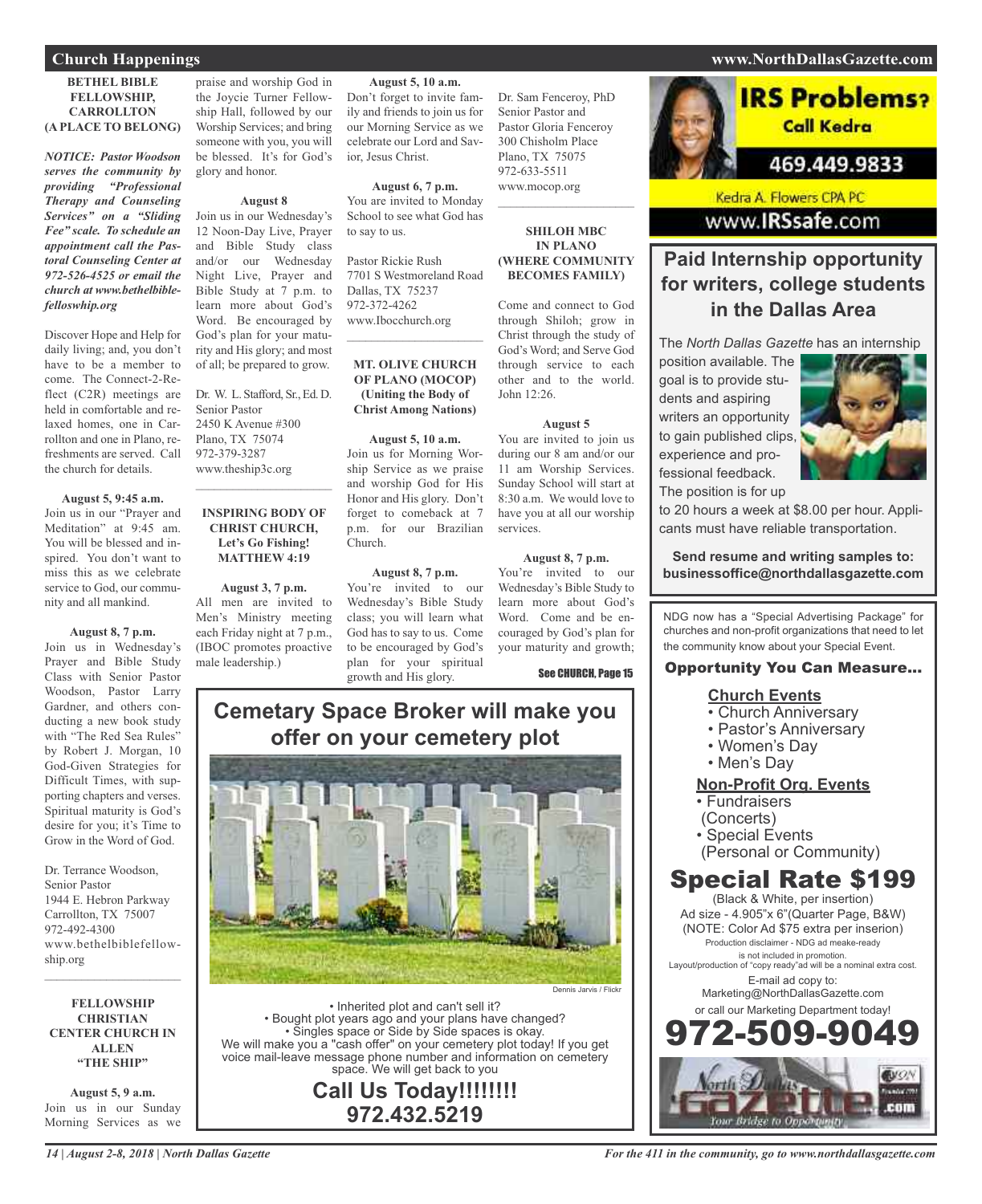## **When disappointed by others**



*Send email to: businessoffice@ northdallasgazette.com to sign up for Sister Tarpley's weekly electronic newsletter.*

*"Do your best to come to me quickly, for Demas, because he loved this world, has deserted me and has gone to Thessalonica"*

**2 Timothy 4:9-10.**

Adversity molded the apostle Paul into the greatest warrior for Christ the world has ever known. But there were times when adversity and disappointment took its toll on this rugged warrior. We can sense Paul's hurt and discouragement near the end of his second letter to Timothy:

*"Do your best to come to me quickly, for Demas, because he loved this world, has deserted me and has*

*gone to Thessalonica. . . At my first defense, no one came to my support, but everyone deserted me. . . Do your best to get here before winter,"*

**2 Timothy 4:9-11, 14, 16 and 21.**

Do you hear the pain in those words? Twice he urges Timothy to come to him. Do you feel his anguish when he twice speaks of being deserted by his friends? In most of his letters, Paul seems to have an invincible spirit. Yet, he was a man who suffered, felt betrayed, and was at times very lonely. However, Paul chose to look at life from a heavenly perspective. That's why he could write: We are hard pressed on every side, but not crushed; perplexed, but not in despair; persecuted, but not abandoned; struck down, but not destroyed. We always carry around in our body the death

of Jesus, so that the life of Jesus may also be revealed in our body **2 Corinthians 4:8-10**.

Paul had experienced a level of opposition and suffering that you and I can scarcely imagine. People said they would do things but did not follow through. He could not depend on certain people. Yet he was not crushed, and he refused to give in to despair.

He viewed his life as a continual process of dying. His goal was to live in such a way that the life of Jesus would be revealed in his response to adversity. Beware of placing too much expectation on others. Realize that people will let you down from time to time, but do not let that impact your faith.

Trust God to work even through these disappoint-



*Mrs. Elma Turner,AKASister Tee on her birthday, 07-31-2018, Downtown Carrollton, Texas the town's Gazebo.* 

**MT. OLIVE CHURCH OF PLANO** 

300 Chishoim Pl. Plano, TX 75075 972-633-5511

Answers you need, Hope for today

· Sunday Morning Prayer

· Wednesday Night Service

· Sunday Service

· Sunday School for all ages

is waiting for you...

8:30 am

 $9.30$  am

 $10:00$  am

7:00 pm

### **PREZ,** continued from Page <sup>5</sup>

cock T&T Block Association where she serves as the vice president.

Mary Breaux Wright, of Houston, Texas, precedes Hollingsworth-Baker as Zeta's 24th International President. Under her leadership, the sorority held record-breaking fundraising efforts for the March of Dimes, and made notable contributions to St. Jude, the American Cancer Soci-

ety, Women's Veterans ROCK, and the Smithsonian African American Museum. Wright also led Zeta's international expansion, chartering chapters in Belgium, England, the United Arab Emirates, the Bahamas, and Trinidad and Tobago.

For more information about Zeta Phi Beta Sorority, Incorporated, please visit www.zphib1920.org.

## **CHURCH,** continued from Page <sup>14</sup>

it's all for His glory and His honor. We are, "Growing in Christ through the study of His Word."

Our church ministries offer opportunities for motivation and growth; join us and see.



North Dallas Gazette takes a moment to reflect on the past with **Historical Perspectives from Sister Tarpley** Hear what it was like growing up in <sup>a</sup> very different Dallas when Booker T. Washington was <sup>a</sup> black school. Sister Tarpley graduated frm there and went on to college and later became a city councilmember in Carroll

Senior Pastor 920 E. 14th Street Plano, TX 75074 972-423-6695

**Look for NDGTV at NorthDallasGazette.com**

Sam Fencercy Be blessed of the Lord. Dr. Isaiah Joshua, Jr. www.smbcplano.org

Pastor

"Vision & Truth Live" Call Pastor Sam Sun, 9:00pm-10:00pm<br>103.7 FM THE WORD



ments. Ask God to help you focus on what is important in life and study to know God better by reading His word daily. Study to know the power of God's Resurrection; ask God to help you to know Jesus better so that your life would be a shining light and a testimony to Him before others. Bless God in the name of Jesus who paid the price of our redemption with His precious blood.

### Not quite ready to buy a home?



Rent it now with the right (but no obligation) to purchase it in the future. Call us to learn about the Lease with purchase option program. Jacqueline West, Keller Williams Realty 972-399-9862







Īsiah Joshua, Jr. Fustor

SMBC: A church Focused on Excellence while Teaching the Word. Preaching the Gospel, Reaching the World

Worship Times: 8 and 11 a.m. Sunday School: 9:45 a.m. Mid-week: Wednesday at 7:00 p.m. Youth Church: Every 3rd, 4th, and 5th Sunday at 10:45 a.m. AWANA: Wednesday at 6:30 p.m. Contact Information: 972-423-6695 www.smbcplano.org

*For the 411 in the community, go to www.northdallasgazette.com*